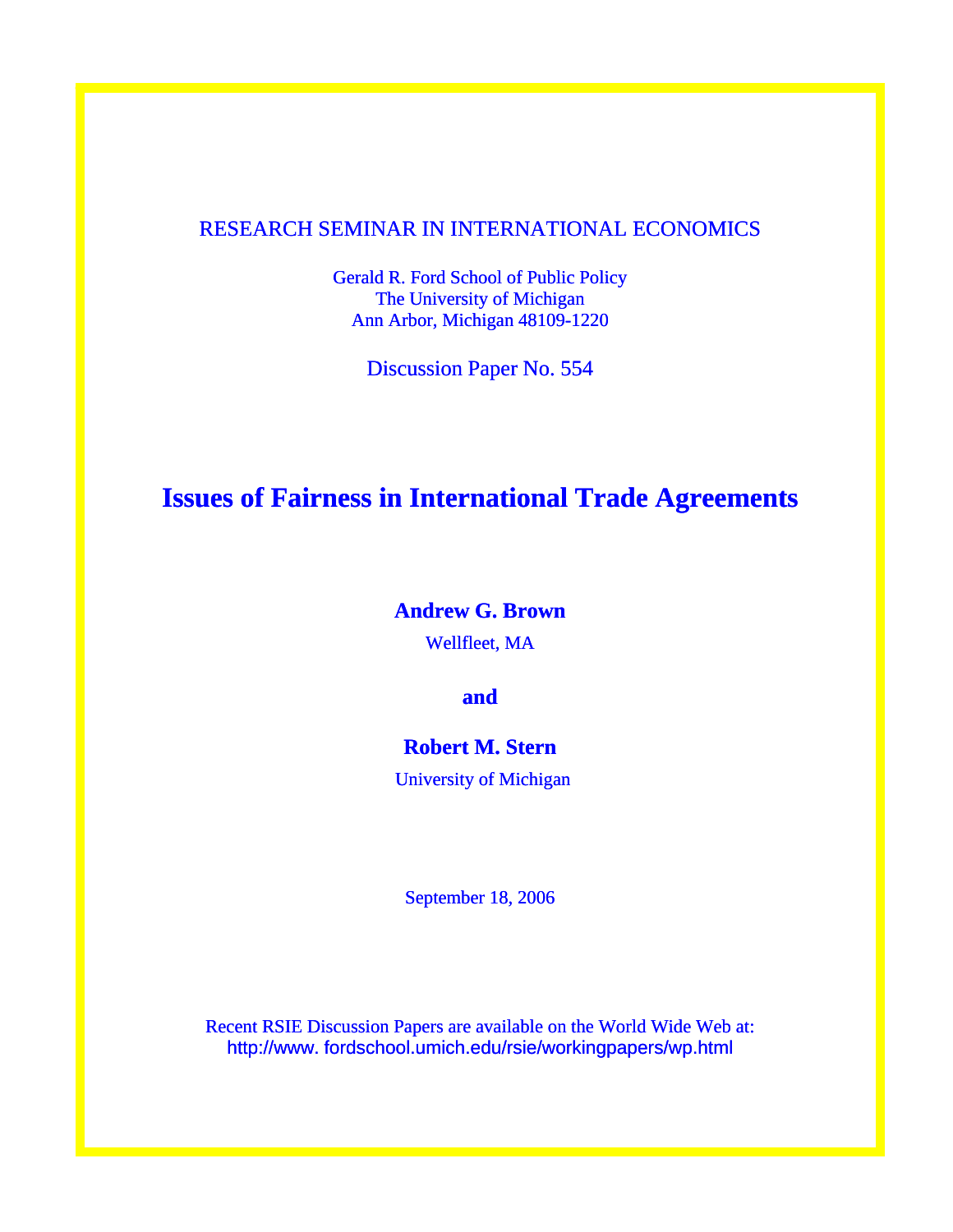### **Issues of Fairness in International Trade Agreements**

#### **Andrew G. Brown, Wellfleet, MA and Robert M. Stern, University of Michigan**

#### **Abstract**

In this paper, we first describe the characteristics of the World Trade Organization (WTO) that are the basis of the framework of the multilateral trading system. We then provide an overview of concepts of fairness in trade agreements. Thereafter, we offer a critique of the efficiency criterion in assessing multilateral trade agreements, taking issue with T.N. Srinivasan's (2006) analysis and then elaborate on our conception of fairness as reflected in agreements covering market access. We also address considerations of distributive justice, in contrast with Srinivasan's contention that distributive justice has no role to play in the design and negotiation of multilateral trade agreements. Finally, we question bilateral trade agreements from the standpoint of fairness, drawing on the example of the U.S. bilateral FTA negotiated in 2005 with Central America and the Dominican Republic.

Keywords: Fairness, Equality of Opportunity, Distributive Equity

JEL Classification: D63, F02, F10, F13

September 18, 2006

Address correspondence to:

Andrew G. Brown Robert M. Stern

P.O. Box 1763 Gerald R. Ford School of Public Policy Wellfleet, MA 02667 University of Michigan Ann Arbor, MI 48109-3091

Tel.: 508-346-0186 Tel.: 734-764-2373 E-mail: abrown@c4net E-mail: [rmstern@umich.edu](mailto:rmstern@umich.edu) Fax : 734-763-9181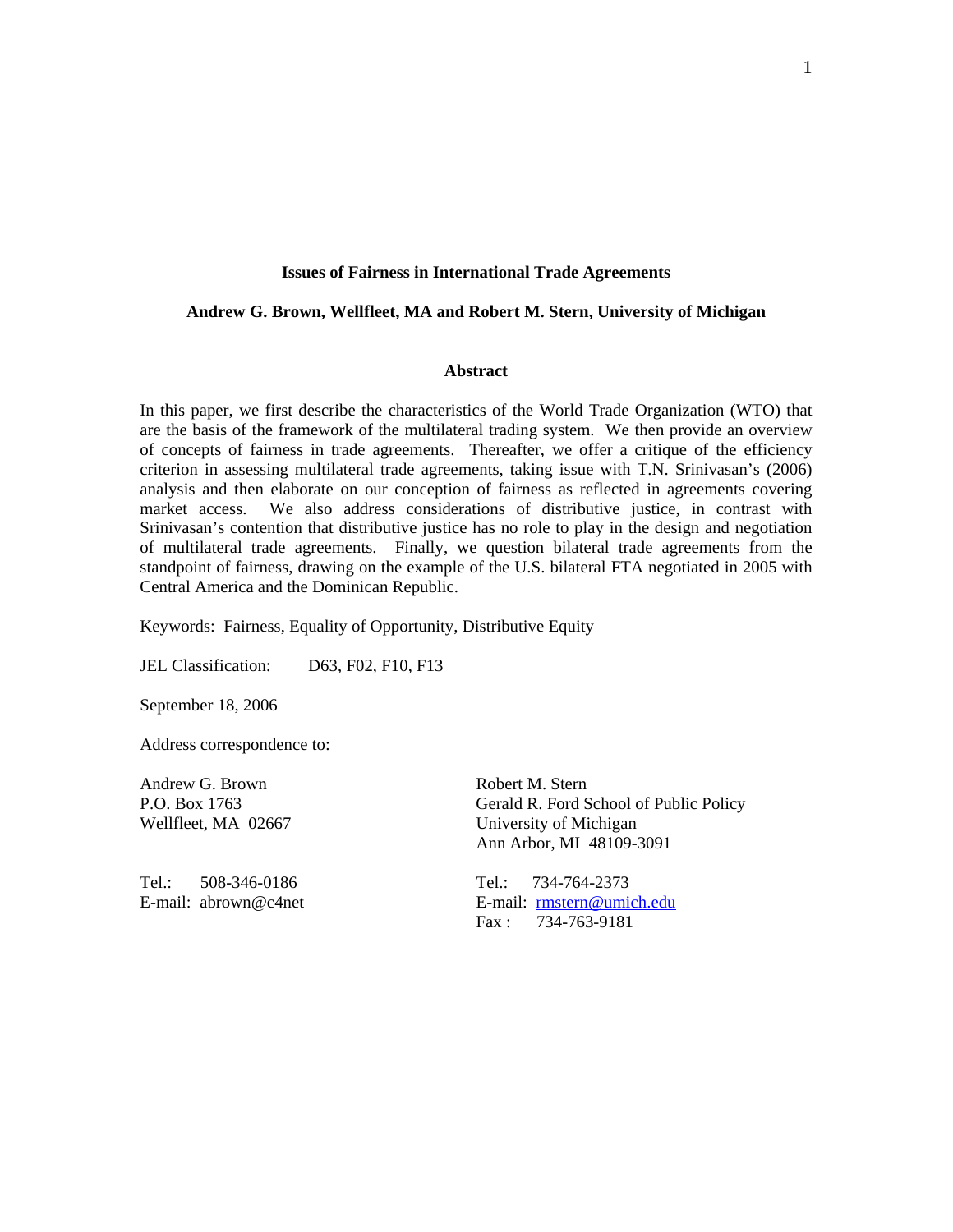### **Issues of Fairness in International Trade Agreements**

#### **Andrew G. Brown, Wellfleet, MA and Robert M. Stern, University of Michigan**

#### **I. Introduction**

In Brown and Stern (2005, 2006), we discuss why fairness is a condition of the multilateral trade agreements among governments that form the global trading system. We suggest that fairness can best be considered within the framework of two concepts: equality of opportunity and distributive equity. We observe that the criterion of economic efficiency and welfare maximization is not a primary yardstick of fairness, and though it is relevant in choosing among alternative ways of realizing fairness, it has some significant limitations. In what follows, we discuss the meaning of equality of opportunity and distributive equity that apply to the multilateral commitments that governments make in the global trading system and how these criteria are to be interpreted in the context of bilateral free trade agreements (FTAs).

 Srinivasan (2006) has taken issue with our conception of the criteria of equality of opportunity and distributive justice in the design and negotiation of multilateral trade agreements. He argues rather that multilateral trade agreements should be judged on the basis of the principle of welfare maximization coupled, if necessary, with income transfers that may be needed for the gainers from trade liberalization to compensate the losers and still enhance economic welfare. In his view, it may be impossible to devise an acceptable criterion of fairness in trade agreements, essentially because of the difficulty of tying in the interests of a nation state with the interests of the individuals who comprise the nation state.

In what follows, in Section II, we describe the characteristics of the World Trade Organization (WTO) that are the basis of the framework of the multilateral trading system. We then provide an overview of concepts of fairness in trade agreements in Section III. In Section IV, we offer a critique of the efficiency criterion in assessing multilateral trade agreements with reference to Srinivasan's analysis and then elaborate on our conception of fairness as reflected in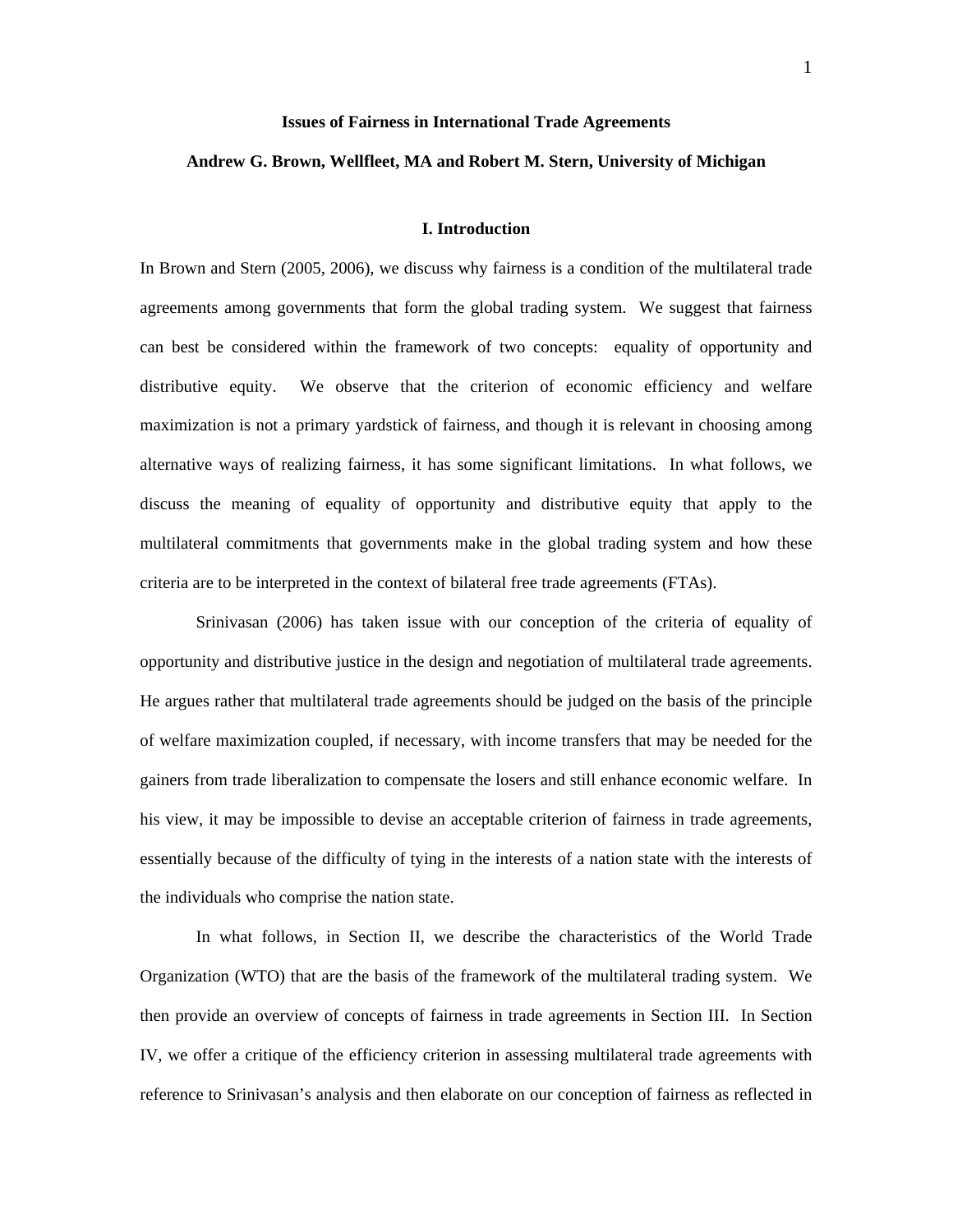agreements covering market access. In Section V, we address considerations of distributive justice, taking issue with Srinivasan's contention that distributive justice has no role to play in the design and negotiation of multilateral trade agreements. In Section VI, we consider bilateral trade agreements from the standpoint of fairness, drawing on the example of the U.S. bilateral FTA negotiated in 2005 with Central America and the Dominican Republic. Section VII concludes.

## **II. The WTO Framework for the Multilateral Trading System**

Srinivasan notes (pp. 4-5), according to GATT (1994, p. 6) that:

"The chapeau or preamble to the agreement to establishing the WTO states the objectives of the parties to the agreement were to raise standards of living, ensure full employment and a large steady growing volume of real income and effective demand, expand production while insuring the optimal use of world resources consistent with sustainable development, protection and preservation of the environment and in a manner responsive to the needs and concerns of parties of different levels of economic development. The parties sought to achieve these objectives 'by entering into reciprocal and mutually advantageous arrangements directed at the substantial reduction of tariffs and other barriers to trade and to the elimination of discriminatory treatment in international trade relations,' and resolved therefore 'to develop an integrated, more viable trading system encompassing the General Agreement on Tariffs and Trade, the results of past trade liberalization efforts, and all a result of the Uruguay Round of Multilateral Trade Negotiations.'"

Srinivasan proceeds to note that the objective of the WTO is to promote the public interest, based on the two fundamental principles of neo-classical welfare economics, according to which (p. 7), "…a competitive equilibrium under free trade is *globally* Pareto optimal, …and a free trade allocation that is Pareto Superior to the autarky allocation for consumers in each trading nations exists and can be sustained as a free trade competitive equilibrium using lump sum transfers among *domestic residents* only."

Srinivasan further states (p. 10) that: "The WTO is an *intergovernmental* organization, and any agreement that its members conclude for constraining their trade policies will affect the welfare of producers and consumers in each member country. These two facts raise a number of issues including importantly of political economy…," which need to be addressed.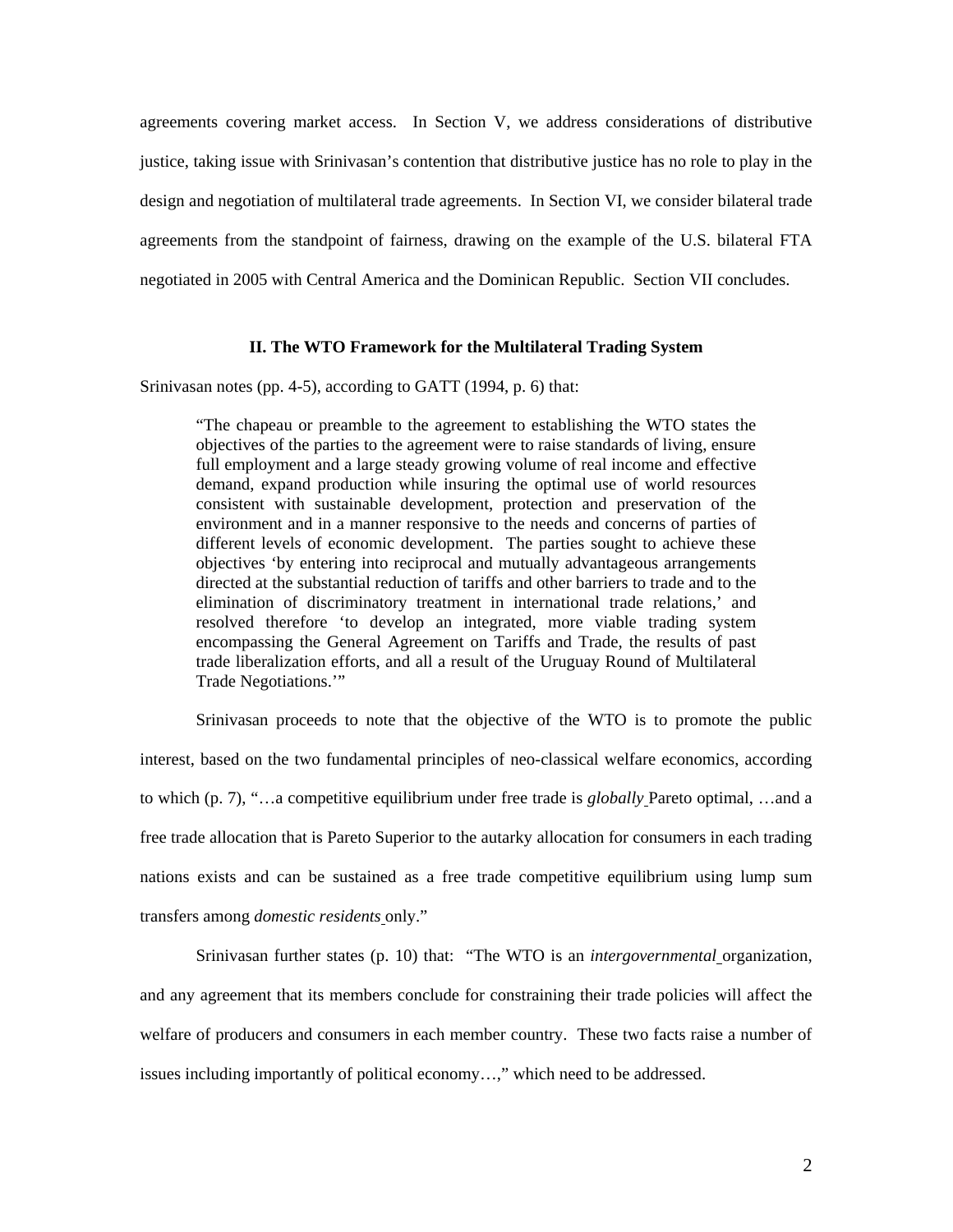In surveying the history of international negotiations and agreements on trade in goods and services, Srinivasan (p.20) clarifies the role and character of multilateral trade negotiations and agreements reached in the GATT/WTO as follows:

"First, MTNs are *voluntary* and as such, there is a strong presumption that signatories to the agreements find them, on balance, to be worthwhile signing as compared to not signing. Second, any member of the GATT and the WTO can withdraw from it for whatever reason after giving a six-month notice. Thus, any signatory to an agreement concluding a round of MTN sponsored by GATT/WTO, if it later found it wanting, could always withdraw from the GATT/WTO, if it thought that withdrawal was a better option, rather than continuing to be a member and using the mechanisms available to correct any aspect of the agreement that it found wanting."

From the foregoing, there are some central elements of the WTO and international negotiations and agreements on trade that need to be stressed. These include: (1) reciprocity, mutual advantage, and non-discrimination; (2) promotion of the public interest via efficient resource allocation and maximization of economic welfare; and (3) voluntarism in MTNs and signatory country acceptance of negotiated agreements. In the following section, we review the concepts of fairness that we argue are germane to the multilateral trading system, and thereafter address the limitations of economic efficiency and maximization of economic welfare as a guide to fairness.

## **III. Concepts of Fairness**

In our view, we take as a premise that, since membership in a system like the GATT/WTO is voluntary, its rules and procedures rest on mutual consent. In the context of discussing fairness, this is a crucial characteristic. That is, unless there is consensus about the fairness of the rules and procedures in the trading system, countries will not abide by them indefinitely. Fairness is therefore an element in the existence and functioning of the system.

Such a system of cooperation is, to be sure, only approximated in reality. Powerful nations are more able to press for the adoption of rules and procedures that suit them, while the weaker nations are more often obliged to compromise. It can be argued that, since participation is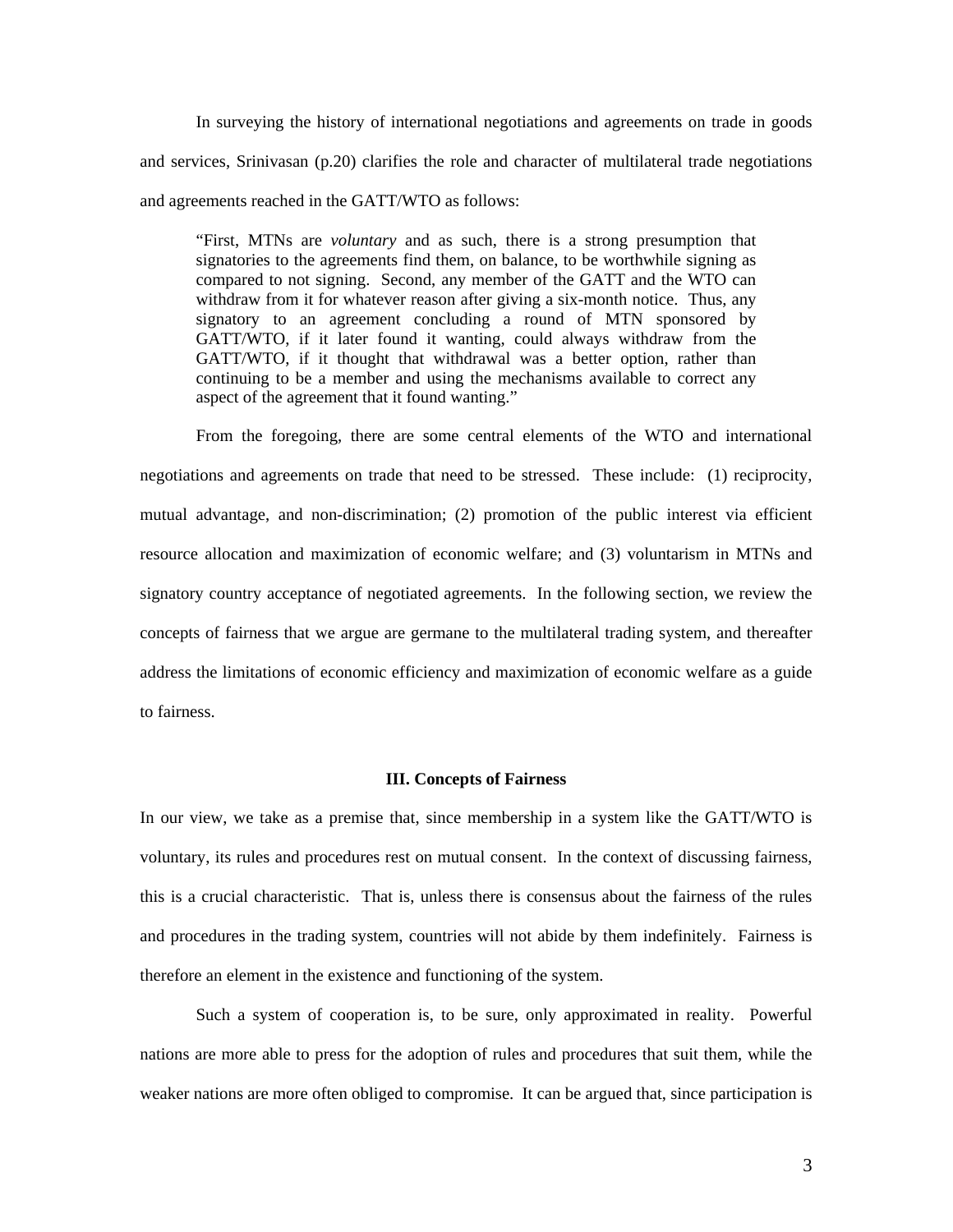voluntary, no country need accept the negotiated outcomes if it believes that these run counter to its interests. But that is not necessarily so, since rejection would entail withdrawal from membership in the GATT/WTO altogether. A country would then lose all the rights embodied in the GATT/WTO regime, such as MFN treatment and the protections afforded by the disputesettlement mechanism. Thus, there may be circumstances in which a country may emerge worse off from a round of negotiations, yet to find it has no choice but to accept the worsened status. Nevertheless, it remains true that, if ideas of fairness are seriously and persistently violated, the cooperation on which the system rests will be threatened and the system thereby undermined.

In our view, fairness in the global trading system can best be assessed in terms of two criteria:equality of opportunity and distributive equity.<sup>1</sup> It should be understood that we do not advance equality of opportunity as a high moral principle. It is an instrumental criterion to be valued for its consequences, namely that it facilitates the reaching of inter-governmental agreements that protect and enhance the mutually advantageous trading system. Distributive equity can also be argued — somewhat more tendentiously — to be an instrumental criterion. That is, in correcting for the disadvantageous initial conditions faced by poorer countries, it is ensuring that all can respond to a legal, or formal, notion of equality of opportunity. For many of us, however, there is also a deontological element in the criterion insofar as we accept it as a moral obligation and do not insist upon it because of its advantages to ourselves.

As will be discussed below, we do not include the yardstick of allocative efficiency as a criterion of fairness. Efficiency is pertinent to the extent to which global resources are being used optimally. But no nation is likely to subscribe willingly to successive trade agreements that leave them worse off, no matter the gain in global welfare. The efficiency yardstick is, however, important in choosing among alternative ways of fulfilling the conditions of fairness. And the

 $\overline{a}$ 

<span id="page-5-0"></span><sup>&</sup>lt;sup>1</sup> Other concepts of fairness include commitments that countries make in the global trading system with regard to supporting rules designed to prevent cheating in market access commitments or to facilitate trade flows, those relating to procedures for the settlement of disputes or the use of trade remedy measures, and those relating to governance of the system. These other concepts are discussed in Brown and Stern (2005, 2006).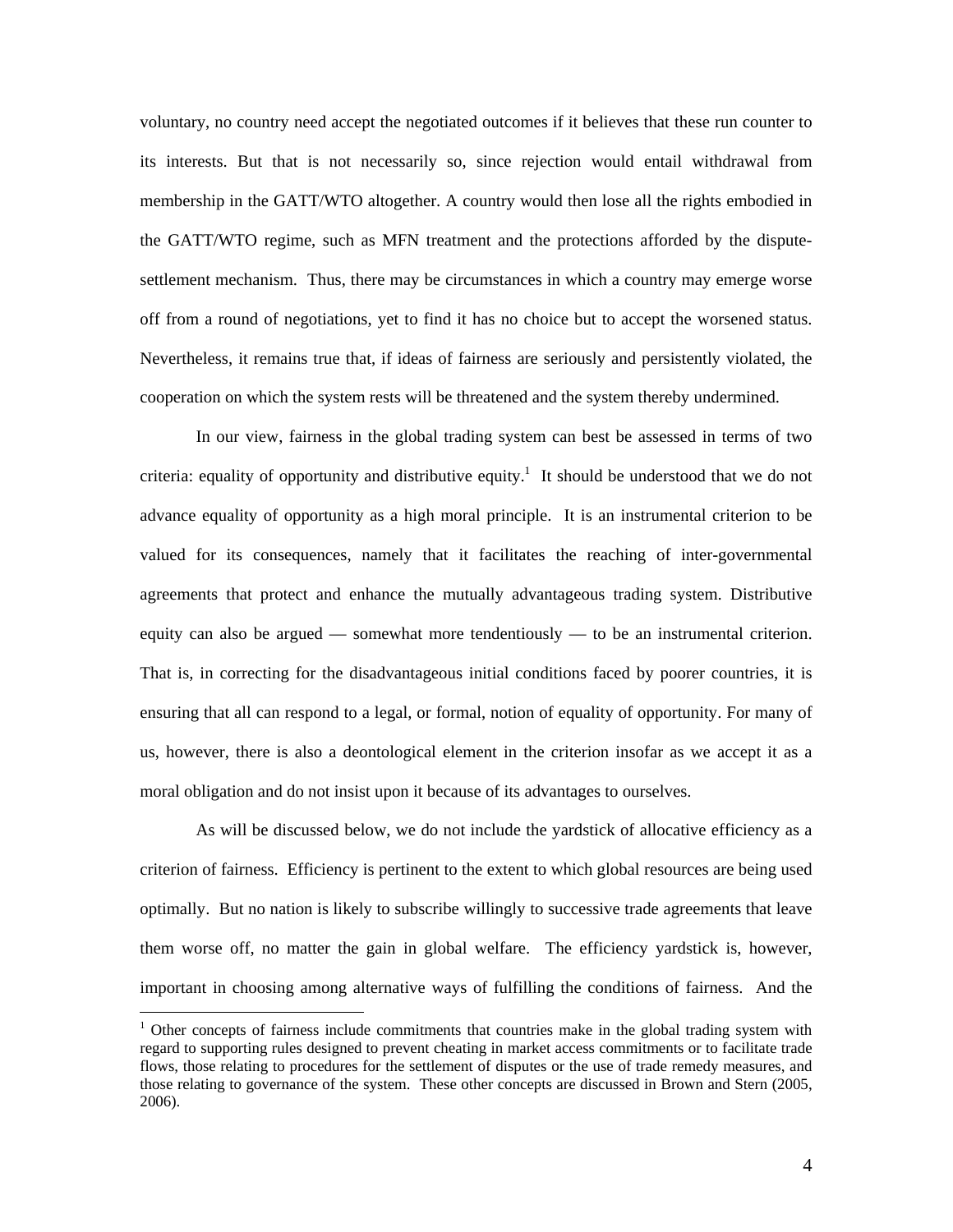analysis of alternatives may in itself alter the perception of fairness that influences agreements. We should nevertheless be aware that the yardstick of efficiency pervades much of the commentary on the global trading system, and — ambiguous though it also is — may tend to overshadow considerations of fairness.

We should also mention that consideration of the micro-foundations of fairness lies beyond the scope of our analysis. As we have already noted, Srinivasan (2006) has been critical of us on this account. Thus, he notes (pp. 20-21) that:

"…defining an aggregate welfare function in the context of bargaining among nation states is conceptually difficult, if not impossible." Further (p. 23): [The Brown and Stern framework] may seem "… to anthropomorphize nation states but also aggregate diverse nations into 'poor countries' and 'developed countries'. The concepts of social justice, fairness and solidarity among individual citizens within *any single nation state* raise deep philosophical and measurement issues. [The] authors do not provide any foundation for meaningfully extending these difficult concepts to collectives such as nation states. One could, of course, attempt to define social justice and equity among all human beings, but such a concept has no apparent connections to equity among nation states, whatever it might mean. One could interpret the distributional equity of an agreement to mean, that the distribution of welfare [across all human beings] under the agreement stochastically dominates the distribution prior to the agreement as incorporating justice and equity among all humans. But this is not what [the] authors had in mind."

While Srinivasan's criticism is well taken, it may be overdone. Thus, in a private

communication to Srinivasan by Kenneth Arrow (May 19, 2006) on Srinivasan's (2006) paper

that Srinivasan kindly made available to us, Arrow noted that Srinivasan's

"…remarks on the meaning of equity and fairness reflect many of the relevant considerations. However, they…seem to be mainly carping about the difficulty in defining 'fairness,' in the trade agreement context. It is difficult to give a rigorous definition of almost any concept, particularly a normative criterion, but nevertheless we use normative notions all the time."

We therefore leave it up to the reader to form his own judgment on the issue of the micro-

foundations of fairness. In this connection, it should be noted that our analysis is framed in terms of relations among independent nations. Within nations, many groups and individuals also hold varying views about the fairness of the trading system. Anti-globalization advocates, for instance, view the trading system as being dominated by powerful governments and corporations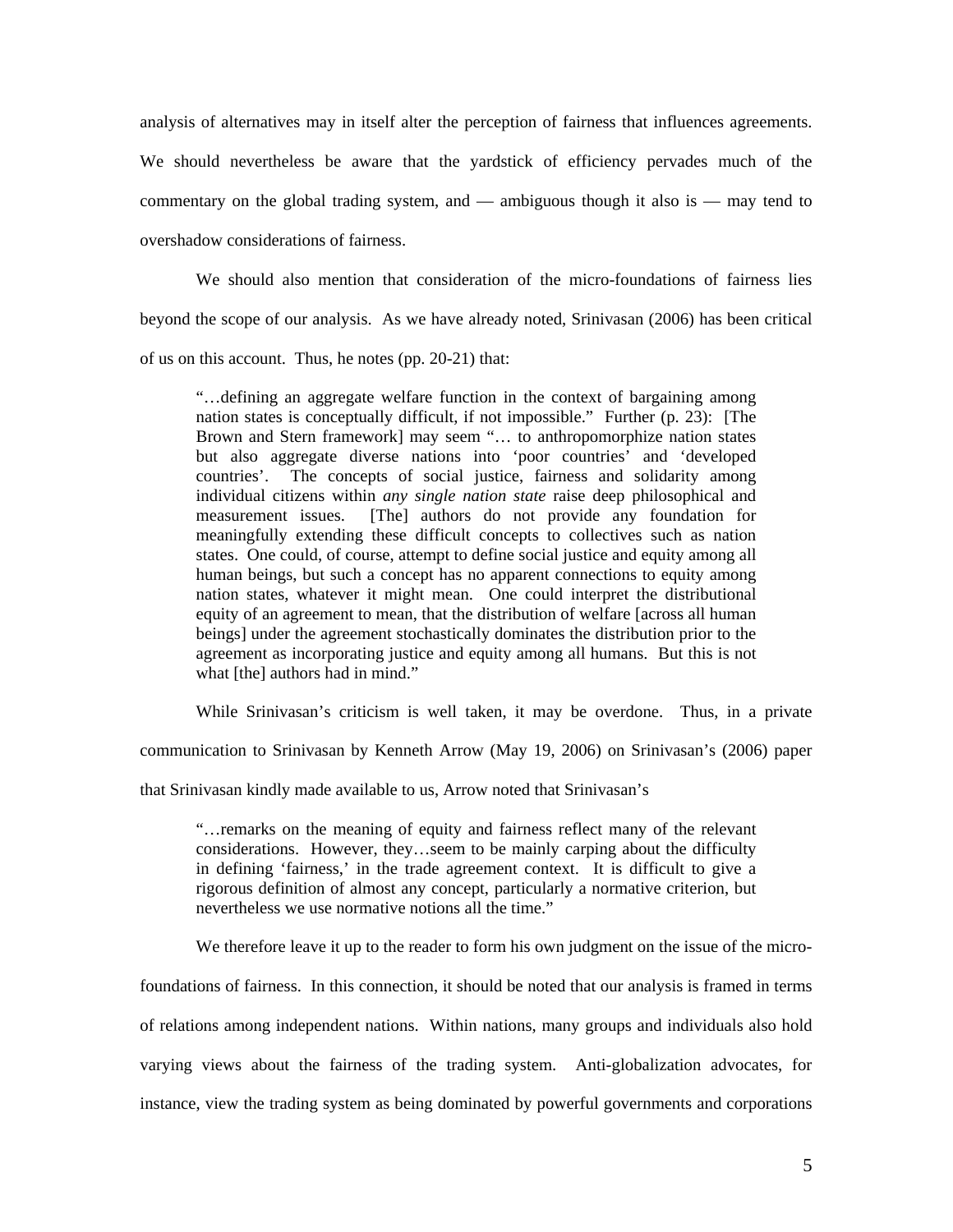whose main concern is to enhance national interests and corporate profits to the possible detriment of the less fortunate within their own societies or the societies of poorer nations. We assume that a trading system deemed to be fair by the participating governments will create opportunities for all to enlarge their trade and to enhance their national economic welfare. How the gain in welfare is distributed within countries is a large matter of domestic public policy that, while immensely important, is not central to our analysis. Internal distribution issues certainly concern individual governments, influence their negotiating stances, and alter their perceptions of fairness. But we are addressing inter-governmental trade relations that are the basis of the GATT/WTO system, and we take the interests of each government's interpretation of its interests as given.

In the following section, we consider the yardstick of efficiency in order to put it into perspective in the discussion of fairness. We then discuss equality of opportunity in market access and thereafter consider what distributive equity means in relation to market access.

#### **IV. The Efficiency Criterion, Equality of Opportunity, and Market Access**

For political leaders and their trade diplomats, bargaining to win gains in market access has been at the core of trade negotiations. For economists, however, this may not conform with notions of rational behavior. Defining rationality as the maximization of utility, gains in market access are an unsatisfactory standard that fails to capture fully the welfare benefits arising from trade negotiations. That is, the focus is largely on the liberalization of export markets and not on the effects of trade liberalization as a whole.

As mentioned above, greater efficiency is defined as a movement toward Pareto optimality, and in the context of international trade, that state would be reached when no country can be made better off without some other being made worse off. If, however, the losing countries can be compensated by the gaining countries, still leaving the latter with some net benefit, this would qualify as an improvement in efficiency. This compensation rule is an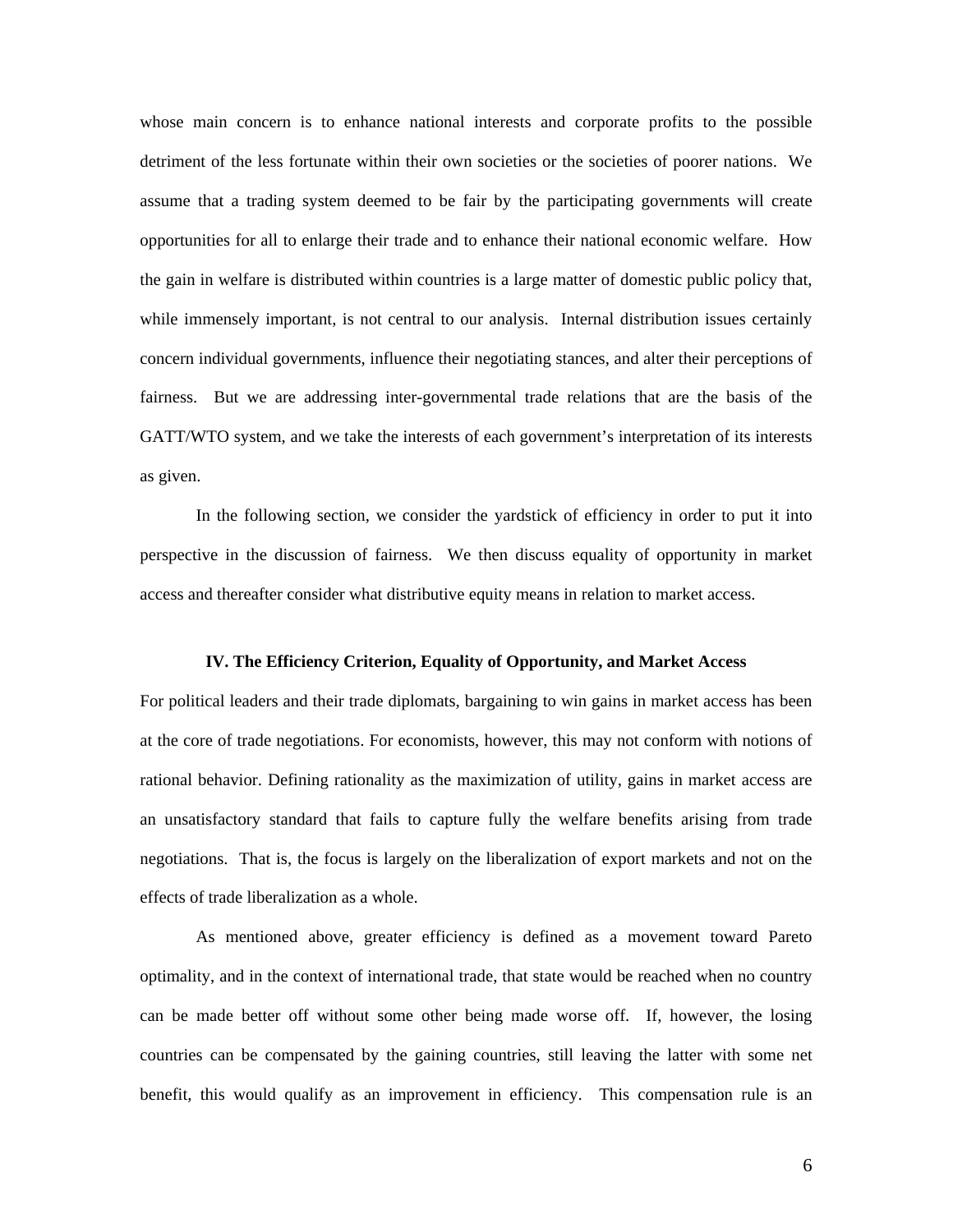important qualification in international trade since gains in allocative efficiency made by individual countries may be offset by losses arising from terms-of-trade effects. However, beyond this compensation rule, the efficiency criterion does not concern itself with the distribution among countries of the welfare benefit that accrues from the trade negotiations. It thus appears that, so long as no country gains at the expense of any other, no country has rational grounds for resisting multilateral trade liberalization.

What may seem strange to many observers about the focus on allocative efficiency is that it does not address distributional issues, which as we will discuss below are a central aspect of fairness in multilateral trade agreements. The focus on allocative efficiency implies that the gains accruing to each country are determined, at least in part, by the country's own action in liberalizing its import trade. If it is within a country's own power to enhance its benefit from trade, the question of fairness among countries may not arise. It is true, however, that each country is affected by the others in so far as failure by the others to liberalize deprives it of the benefit of the expansion of its export industries. Thus, the one concern that the efficiency criterion has with the distribution of gains turns on the relative gains that countries make in gaining greater access to export markets.

Though many economists might generally admit that the efficiency criterion does not address the issue of the distribution of benefits among countries, they would still defend its value. They would argue that, in defining the conditions under which optimal output can be realized, it makes a major contribution to the assessment of policy measures affecting the functioning of markets. Thus, most economists unhesitatingly support reductions in trade barriers as positive in their effects. They might admit that, because of the political economy of trade relations, the application of such a yardstick of efficiency to the outcome of multilateral trade negotiations may not be sufficient in its own right. Nonetheless, it seems reasonable that *some* assessment of the effects of the negotiations on the performance of markets is a relevant part of the overall judgment of the outcome of a multilateral trade agreement.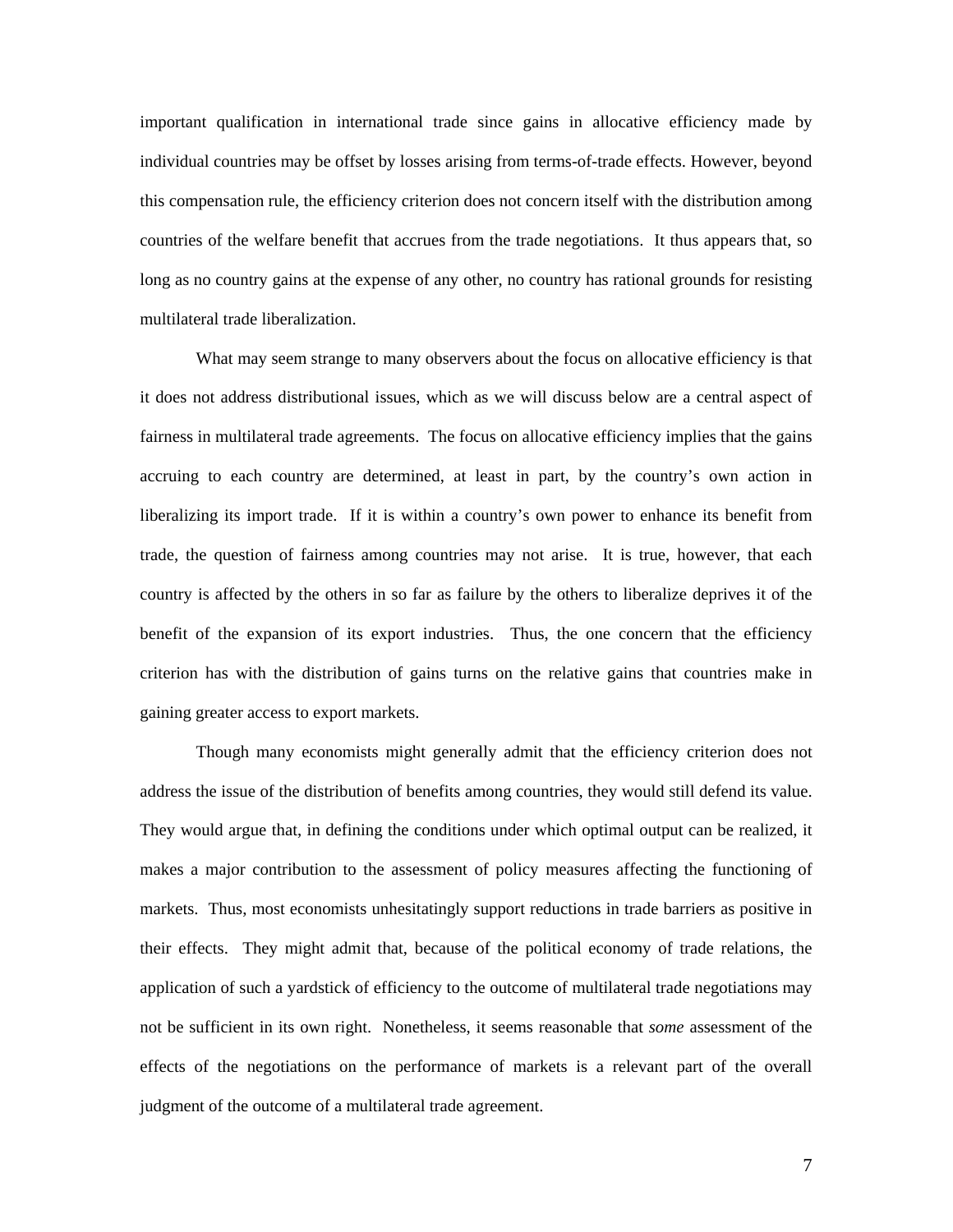But disregard of the distributional issue is not the only criticism that can be leveled against this efficiency criterion, which derives from a theoretical model of the market economy that abstracts from many aspects of reality. Even when accepted on its own limited terms, it has to be qualified by recognition that market failures take place. In the context of international trade, it has long been accepted, for instance, that protection of infant industries on grounds of externalities is, at least in principle, a legitimate exception. Further, still within its own terms of static equilibrium analysis, the criterion disregards the costs of adjustment to a new state of equilibrium that follow from trade liberalization. These can be of no small importance. It is one characteristic of many economies — especially of those in the process of development — that they suffer from major structural rigidities arising from poorly functioning markets and institutional deficiencies. Adjustments to changes in market conditions can take many years, especially in the case of agriculture.

The criterion of efficiency is also vulnerable to major criticism because it derives from static equilibrium analysis. It defines efficiency in terms of optimal resource allocation and not in terms of the long-term rate of growth in output. If efficiency is redefined to include the long term increase in output resulting from productivity growth and resource accumulation, the policy prescriptions derived from static analysis may not remain the same. There is unfortunately much less agreement about the policy prescriptions appropriate for economic growth than for optimum allocative efficiency, so the issue is debatable. It is certainly quite possible that there are large overlaps in the policy measures that would improve both static and dynamic efficiency. It may be the case that measures to improve resource allocation may also foster greater economic growth the spur of greater competition, for instance, or exploitation of economies of scale, or the knowledge spillovers that come from links with international markets. It thus seems quite plausible in reality that there may be substantial fusion of the trade measures affecting both static and dynamic efficiency when trade relations are being considered among economies that are at similar levels of technological advancement, have well functioning markets and comparable,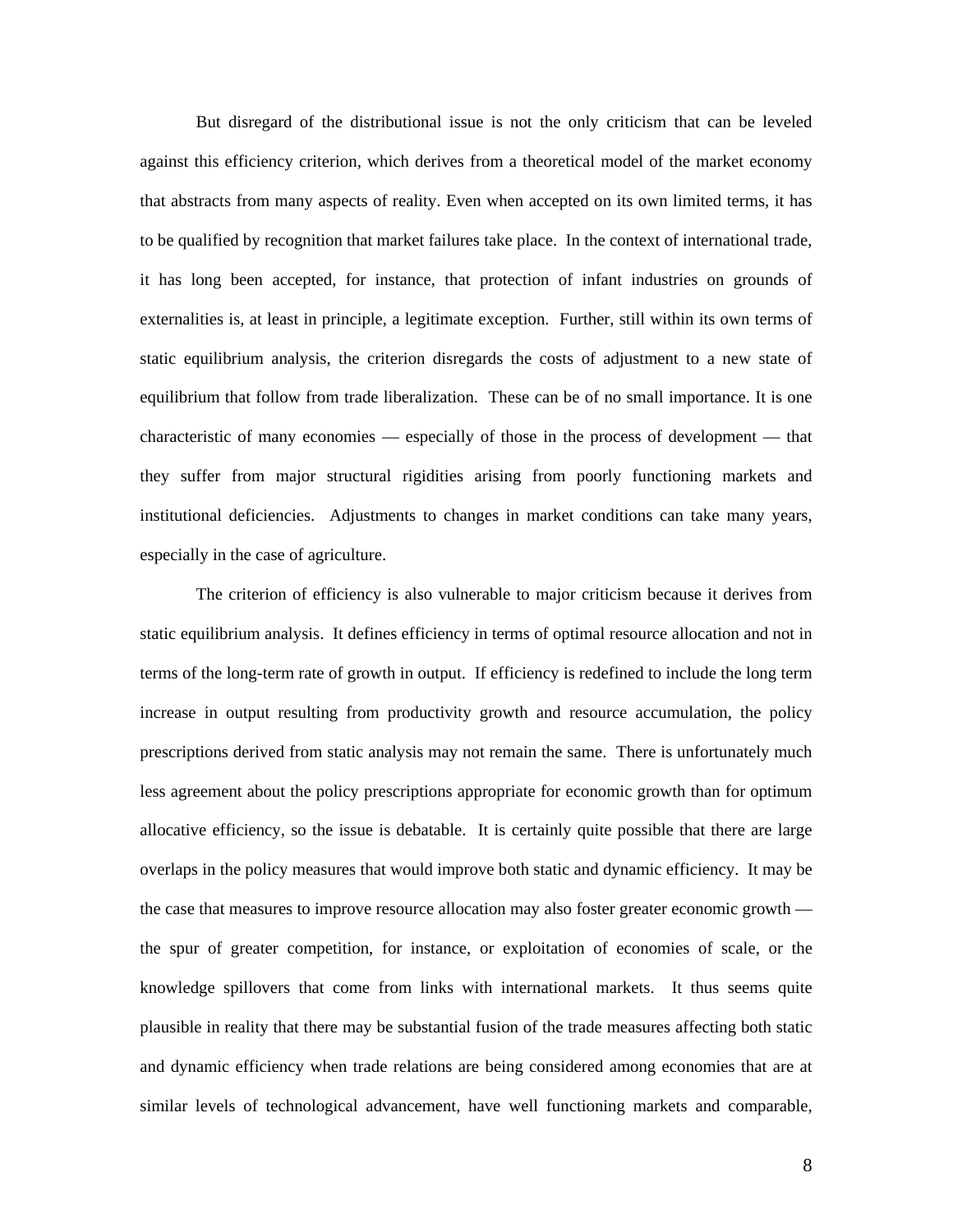supporting market institutions.

 $\overline{a}$ 

But for most developing countries (perhaps leaving aside small countries), whatever the positive effects of foreign trade and investment on economic growth, it seems unexceptional to assert that the pace of such growth depends primarily on the performance of domestic producers. There has to be a body of (private or public) entrepreneurs able and willing to organize new productive enterprises in response to sufficient incentives and supported by a stable framework of legal, financial and technical institutions. But domestic policies, including trade policies, that take account of the need to promote a growing cadre of domestic entrepreneurs, to encourage diversification and to realize the externalities that generate increasing returns, are likely to diverge from those that focus on the improvement of allocative efficiency. The former may argue for discrimination in favor of domestic producers whereas the latter is neutral on the issue.

Thus, even accepting the utilitarian foundation of the criterion of efficiency, it does not provide an unassailably reliable and clear-cut guide to policy. Market failures have to be allowed for, and a dynamic definition does not lead to the same policy prescriptions. But what may be a more fundamental deficiency is the idea expressed by Rawls (1971) that "the greatest good for the greatest number" is not compatible with forms of social cooperation entered into by equals for mutual advantage. That is, all participants in multilateral negotiations expect some benefit and none seek the greatest good for the greatest number. Voluntarism and reciprocity in trade negotiations are thus of primary importance. $2$ 

Despite the uncertain intellectual basis for the conventional criterion of efficiency, its prescription in support of free trade has a strong visceral attraction for many economists. We suggest that the reason lies not solely in the logic of the equilibrium analysis from which it is deduced but in a broader belief based on two observations, one empirical and one historical. First, it embodies the simple, but irrefutable, truth — so persuasively enunciated by Adam Smith

<span id="page-10-0"></span> $2$  Amartya Sen (1988) has offered an extensive critique of the efficiency criterion. See, for example, his lectures "On Ethics and Economics."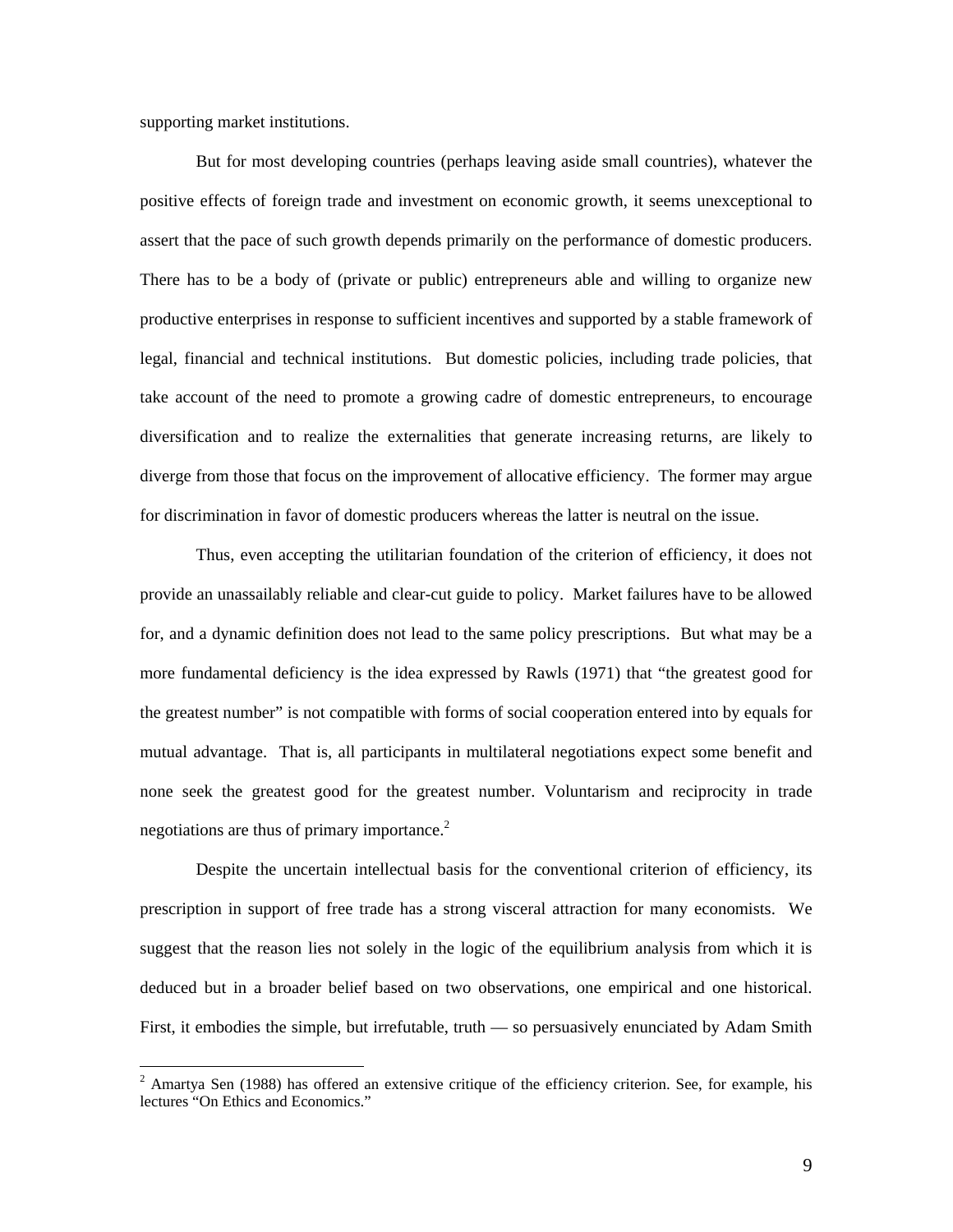— that specialization raises living standards, and since "the division of labor is limited by the extent of the market," barriers to trade are inherently suspect. Second, it is consistent with the historical observation that capitalist enterprise, operating in ever expanding markets, has appeared to be the most effective way of raising the income and wealth of nations. For many, the outcome appears sufficient justification for the criterion.

## **Equality of Opportunity and Market Access**

For the developed countries at least, the principles embodied in the GATT/WTO — reciprocity, MFN treatment, and national treatment — appear to have provided a working guide to fairness. The principles have been forged from long historical experience and have proved their value in promoting trade relations. They therefore deserve great respect. However, none of the principles is free from ambiguities or easy to define in operational terms. Perhaps the principle of MFN treatment is the least ambiguous though its clarity is now under heavy attack as the number of bilateral trade agreements, all presented ostensibly as free trade arrangements, have multiplied.<sup>3</sup> National treatment is also fraught with disagreements about its interpretation and application. We limit ourselves here to the use of reciprocity as a guide to fairness.

## *Reciprocity*

 $\overline{a}$ 

The notion of reciprocity appears operationally important because it assuages the nationalist sentiment that all states harbor and that could otherwise prevent them from gaining the improved market access that they want for their exports. Evidently, no government, unless convinced of the benefits of unilateral trade liberalization, is willing to be accused of giving away more to other states than it receives.<sup>[4](#page-11-1)</sup> Indeed, it has sometimes been politically important for trade negotiators to claim at home that the concessions received in multilateral trade negotiations are greater than

<span id="page-11-0"></span> $3$  As we will note below, the relation between these bilateral arrangements and the fairness of the global trading system through the erosion of MFN treatment clearly does harm to the perception of fairness.

<span id="page-11-1"></span><sup>&</sup>lt;sup>4</sup> There may, however, be other motives for participation in a global trade agreement. Some governments, for instance, may welcome participation because it allows them to overcome internal opposition to the opening up of domestic markets. This might make them less insistent on full reciprocity.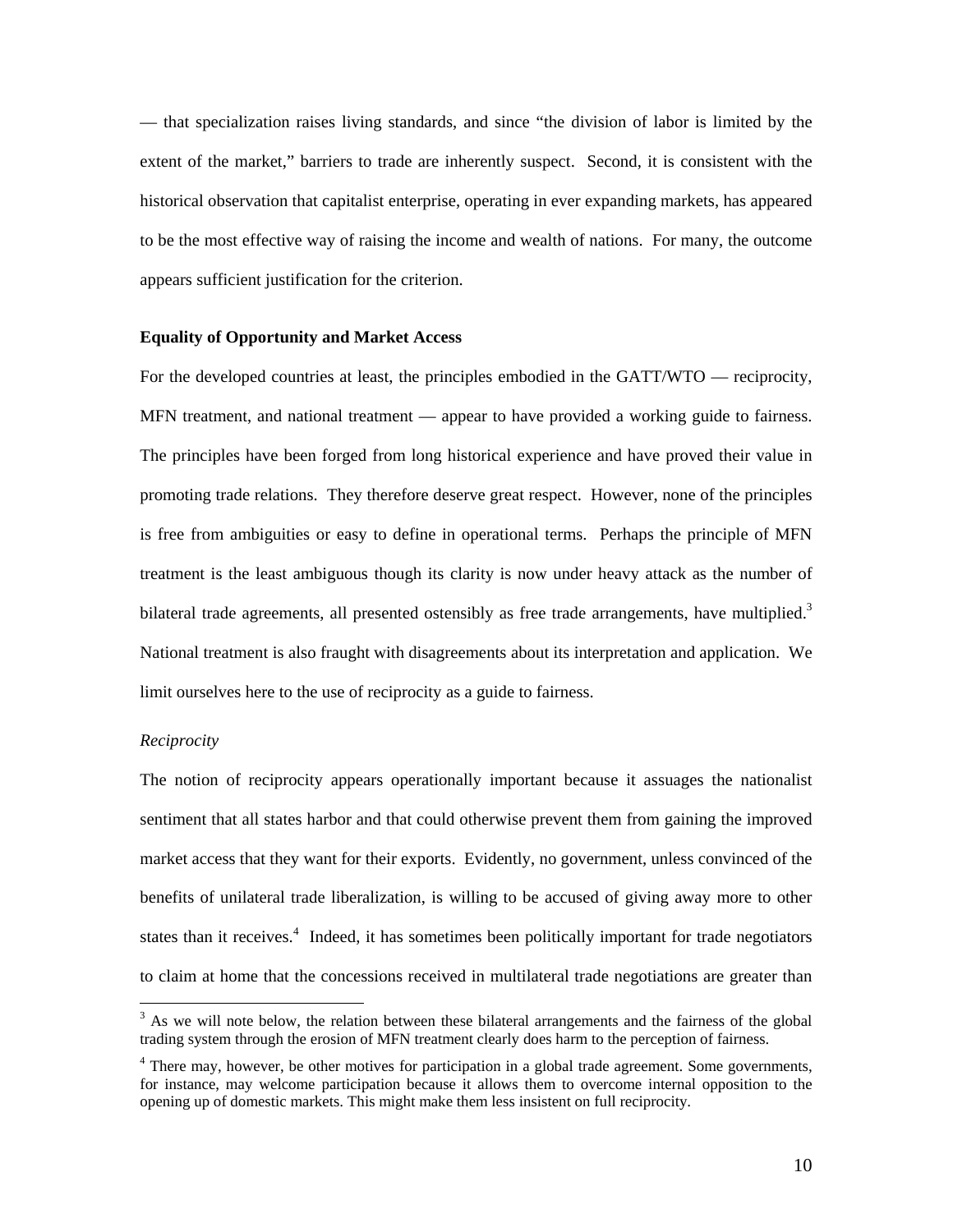the concessions granted. Were this in some objective sense a reality, trade negotiations might have taken place much more infrequently since they would have amounted to a zero-sum game. But, within the clerisy constituted by the trade negotiators from different nations, this large political obstacle has been surmounted by adoption of equivalence as a conventional basis for mutual concessions.

The convention of reciprocity has undoubtedly played a large role in the history of trade relations. In bilateral trade negotiations, negotiators have often directly compared, product by product, the size of the tariff cuts and the volume of trade involved as indicative of equivalence. But this certainly is not an exact and faithful characterization of multilateral trade negotiations witnessed in the more recent past, as Finger, Reincke and Castro (2002) have demonstrated very clearly for the Uruguay Round. Nonetheless, it can reasonably be argued that, in recent negotiations among the developed countries, a rough sense of equivalence could be perceived to have guided them even if there was no close accounting of the gains in market access. In each of the major areas of negotiation, the mutual concessions among these countries were roughly comparable. In tariffs, for example, though the average reduction was not exactly the same, the differences were not large (since tariff levels were already low). Likewise, in the service industries, what negotiators sought was national treatment in each other's markets, and it could well be argued that, since firms in all these countries were more or less equally able to make gains in the others' markets, the potential gains in market access were comparable. Much the same could also be said of the changes made in rules such as technical barriers to trade, which affect market access.

However, this kind of judgment cannot be so readily made in regard to the outcome of the Uruguay Round negotiations affecting trade relations between the developed and developing countries. There was neither the same symmetry in the different trade measures on which the trade partners made concessions, nor could it be assumed that the supply responses to the reductions in similar measures would be roughly comparable. The most dramatic gain for the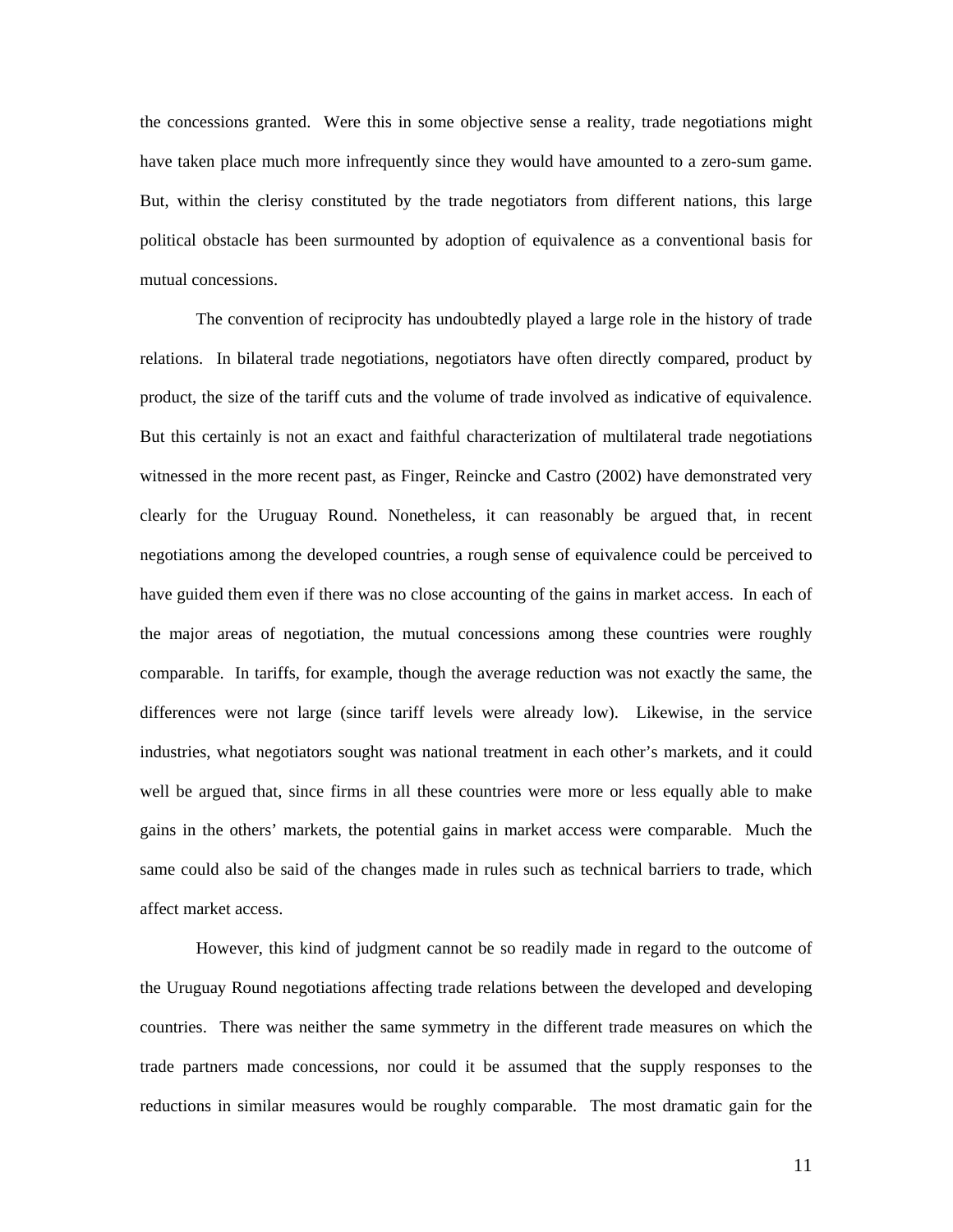developing countries was purportedly the agreement gradually to dismantle the Multi-Fiber Arrangement (MFA). In return, these countries undertook to lower or bind their tariffs, remove quotas, open up their service industries to some degree, and abide by new or revised rules for such matters as subsidies, foreign direct investment (FDI), and intellectual property. In some of these areas of negotiation, such as the service industries or the new or revised trade rules, the gains in market access clearly favored the developed countries. Were these offset by a possible excess of gains accruing to the developing countries that arose from the mutual reduction or removal of tariffs and quotas by all countries? It is evidently extremely difficult to form a judgment and all the more difficult if we add in both the financial transfers implied by the agreement on intellectual property rights — though not a market-access issue at all — and the back-loading of the removal of the MFA quotas. Thus, with regard to the relations between developed and developing countries as reflected in the Uruguay Round outcomes, the criterion of equivalence in market access gains seems to recede into a fog of uncertainty.

Does this mean then that the criterion is useless? In our judgment, this does not appear to be so. In the earlier stages of multilateral trade negotiations, at least in relations among themselves, the developed countries have in the past adopted common formulae for tariff reductions and agreed on the inclusion or exclusion of other negotiable items on the basis of expected reciprocal benefits. It is when negotiations advanced to more concrete and specific levels that the attention of negotiators appears to have shifted from the issue of inter-country equivalence to an internal accounting of the political value or cost of the concessions gained and granted. At that point, there is no particular reason to expect any correspondence between the inter-country equivalence implied in the initial framework for negotiations and the political balance sheet drawn up at home. Even so, Finger, Reincke and Castro (2002) found that in the final stages of negotiations on tariff reductions, delegations still sought to assure themselves that all parties had made their "appropriate contributions."

Again, however, the initial usefulness of the criterion appears to have worked out much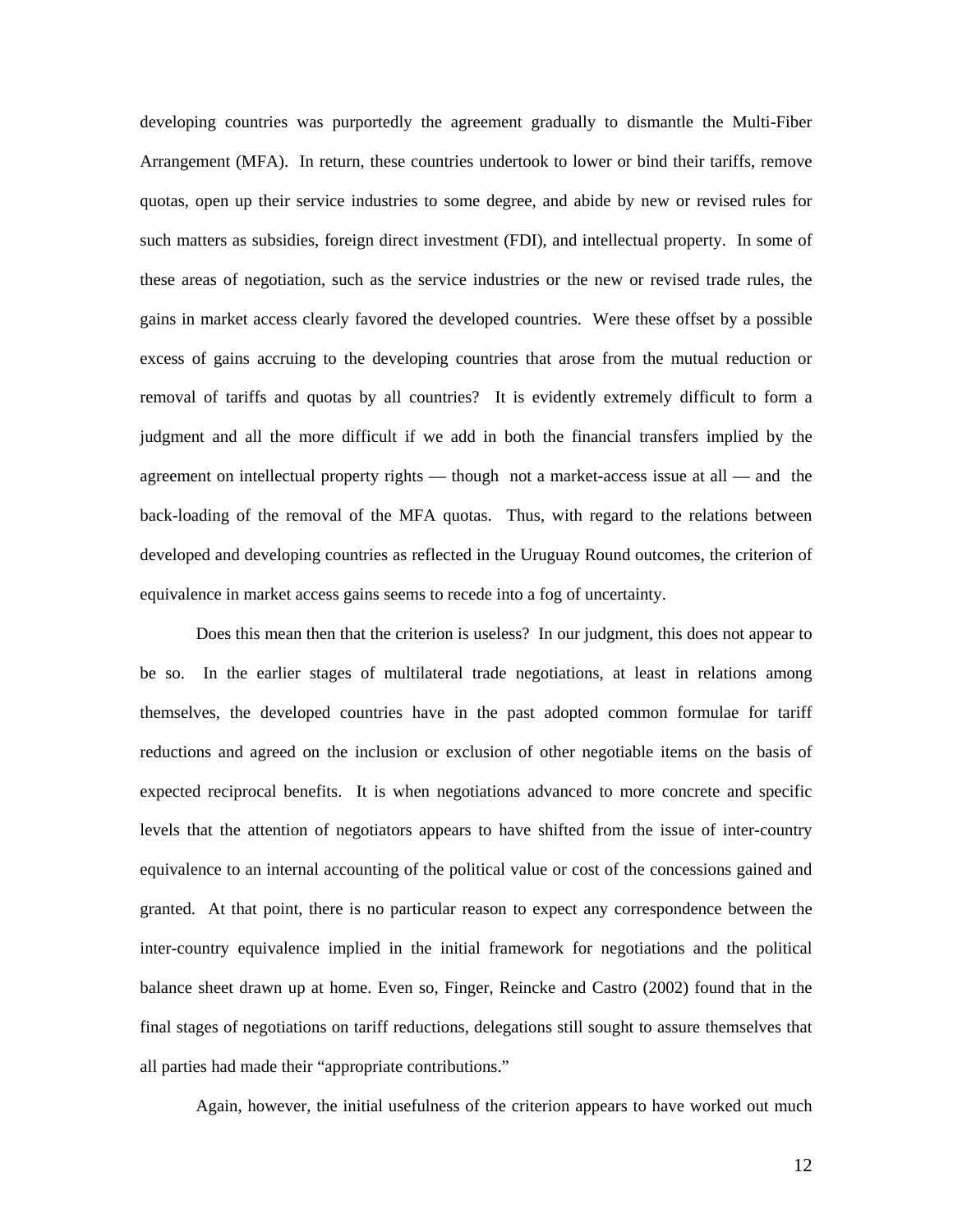less satisfactorily in the Uruguay Round when relations between developed and developing countries are considered. The large differences among these groups of countries in industrial structures and in inherited trade policies (not to mention disparities in bargaining power) made for substantial differences in the content of the bargains struck. So, compared with the bargain struck among developed industrial countries, there was evidently less comparability in the negotiated changes in measures and more uncertainty about the outcomes measured in terms of the consequent expansion in exports.

Still, understood as rough equivalence, the criterion remains important. It counters the nationalist sentiment that can breed mutual mistrust and impede trade cooperation. For such cooperation, it is important that states perceive themselves as being treated as equal, and independent, entities. In so far as the gains in market access can be measured, there is an objective means of assuring every state that it has been so treated. But it has to be admitted that there is great difficulty in translating the criterion into measurable trade outcomes. It is only expected equality of opportunity, not equality of outcome that can be the basis of negotiations among market economies. And if the outcome does not correspond at all to expectations, the sense of fairness is not fulfilled.

## *Initial conditions*

Even if equivalent gains in market access could be realized in the rounds of multilateral trade negotiations, this would not assure countries of equality of opportunity in regard to market access. Countries enter into negotiations with many differences in the level and profile of their trade barriers, and equivalent reductions in trade barriers do not eliminate these differences. However, successive rounds of negotiations narrow the absolute differences and may eventually render them unimportant. This has been happening among the developed countries since WWII in nonagricultural goods and has begun more recently in some services.

But between the developed and developing countries, large differences persist. As has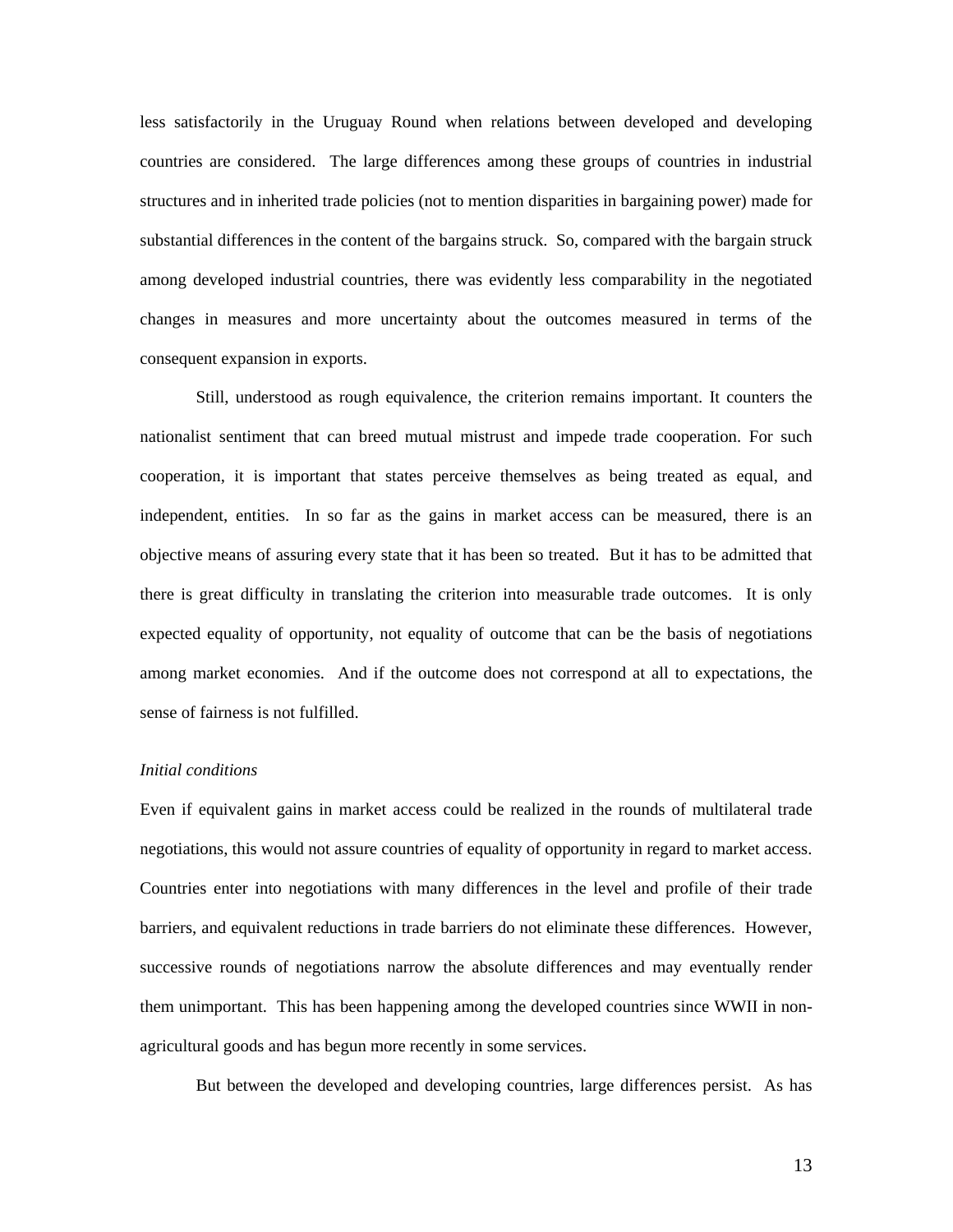long been pointed out, there are biases in the trade barriers of developed countries against the exports of developing countries. The most obvious instance is the array of measures that restrict trade in agricultural products. Certain labor-intensive manufactures, most notably textiles and apparel, face relatively high tariffs. Tariff escalation by the degree of processing of primary products likewise appears directed against products in which developing countries have a comparative advantage. That these kinds of barriers introduce an overall bias into the developed countries' MFN trade policies appears to be borne out by the measure of trade restrictiveness constructed by the IMF and World Bank. (see IMF and World Bank, 2004, and Hoekman, 2004).

On the other side of the coin, it is also a fact that, among developing countries, trade barriers on non-agricultural goods and services remain high across-the-board. Over the last twenty years or so, numerous countries have unilaterally lowered their tariffs on manufactures, lessening the disparity in existing trade barriers. Some countries bound all their tariffs during the Uruguay Round but many bound only some. Whether the coverage was complete or not, the great majority set their bound rates at levels that were substantially higher than their current, applied rates. So many countries have accepted only limited formal obligations in granting market access. The gradual lessening of these embedded biases in trade barriers of both developed and developing countries is therefore a condition of realizing fuller equality of opportunity in market access.

## **Srinivasan's Critique**

Srinivasan takes issue with the contention of Stiglitz and Charlton (2005, pp. 81-85) that WTO negotiations and agreements are lacking in procedural fairness. As he states (pp. 22-23):

"Presumably fairness of procedures or the process of negotiations is not sufficient to ensure the fairness of the agreement resulting from them. Assessing fairness of agreement necessarily involves an assessment of the outcomes or consequences for those affected by it. Leaving aside the meaning of fairness, there is a prior and practical issue of determining the outcomes of the trade agreements. Liberalization of commitments of parties to a trade agreement in effect expand the set of opportunities, in particular by enlarging access to each other's market. But whether the expanded opportunities are availed of depends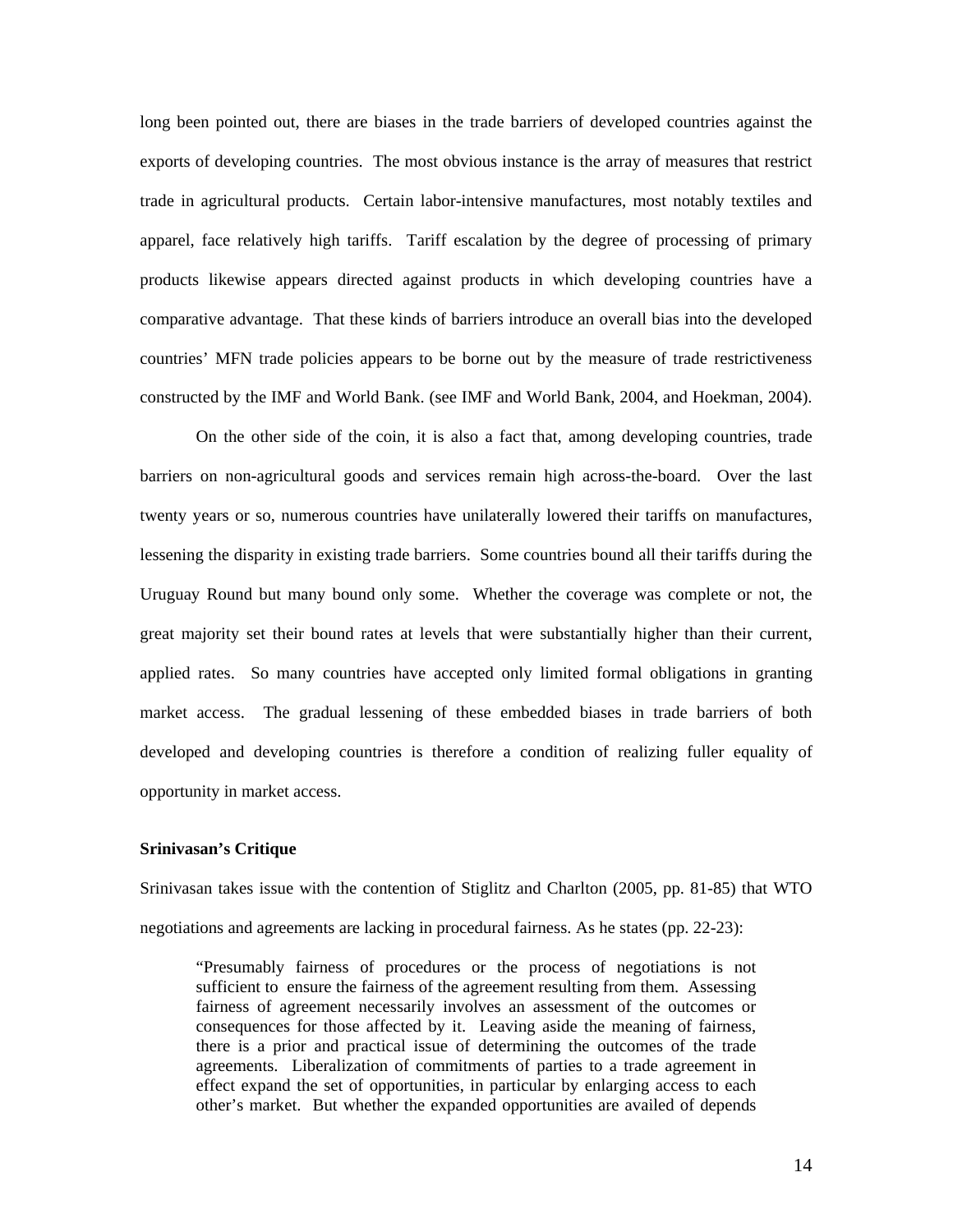on other factors, many of them domestic, that are not covered by the agreements. This being the case, the actual outcomes could differ from those anticipated in the event that the opportunities are fully availed of."

We agree with Srinivasan on his criticism of Stiglitz and Charlton. But Srinivasan goes on to criticize both the present authors and Stiglitz and Charlton for calling attention to the need to take "initial conditions" into account in evaluating multilateral trade agreements. He is especially critical in this context of the apparent contention of Stiglitz and Charlton that inequality exists between developed and developing countries, and the implication that it may be unfair to ask the developing countries to reduce their tariffs by the same proportion as the developed countries because of the potentially higher adjustment costs involved for the developing countries. We are in agreement with Srinivasan on this point, but, as we have noted, there are some obvious biases in the trade policies of the developed countries that need to be addressed in the course of the trade negotiations on grounds of fairness. Srinivasan calls attention to the fact that developing countries maintain high tariffs against each other, and that there are significant benefits that could be obtained from reducing these intra-developing country barriers. As stated above, we are cognizant of these barriers. We agree with Srinivasan therefore that there is a strong case that these barriers should be reduced.

## **V. Distributive Equity and Market Access**

Does fairness demand that equality of opportunity in market access be modified, in some degree, to satisfy distributive equity? There are at least two grounds for supporting this position.

One derives from a sense of moral obligation to the poor. The great disparity in levels of living among countries and the very large numbers of people living in extreme poverty have convinced many that the governments of rich countries have a responsibility to assist the poor countries in alleviating their poverty. The most visible expression of this obligation is the provision of aid. But since foreign trade is widely seen to play a part in economic betterment, it is identified as another means of pursuing the same end.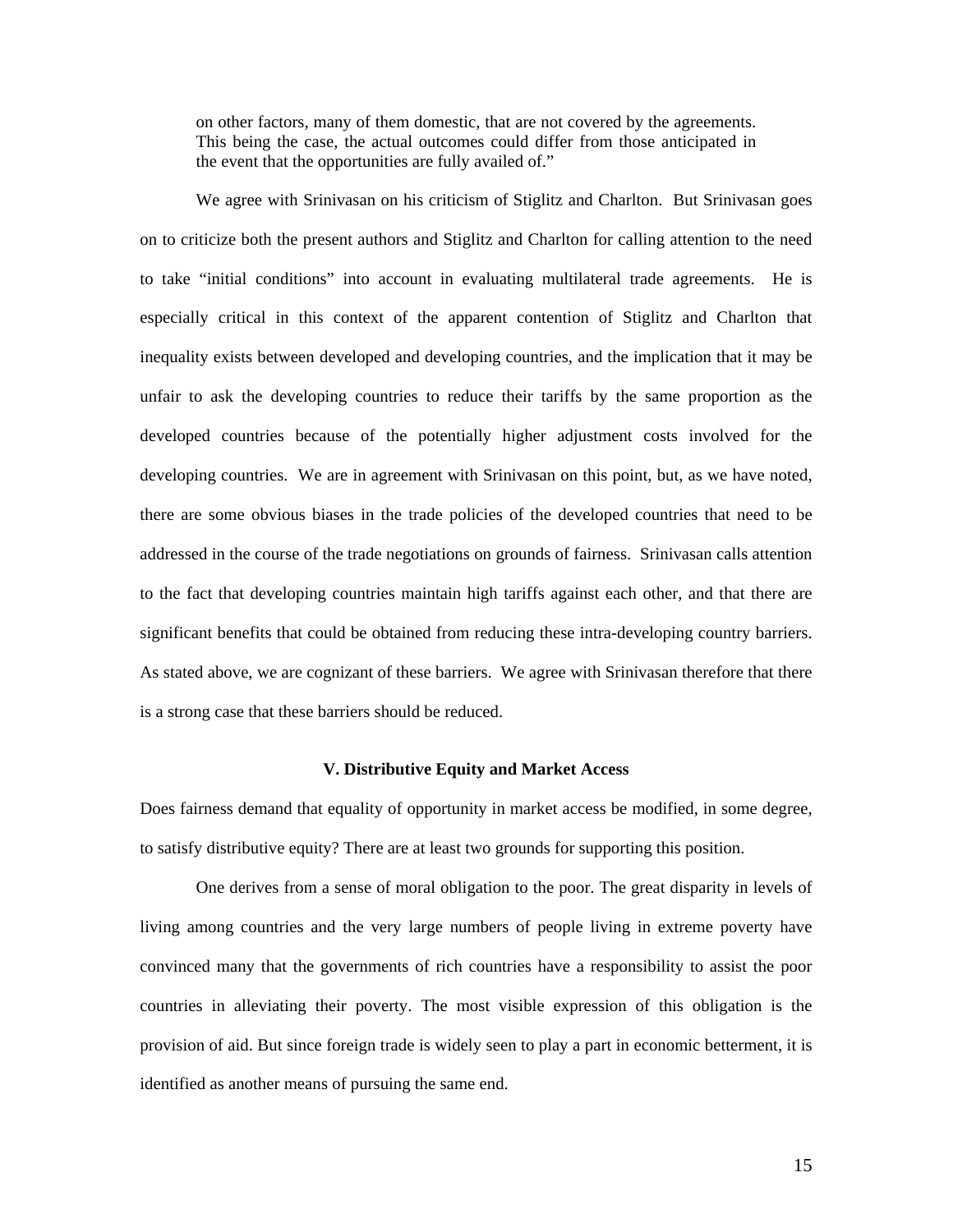It can also be argued that equality in market access will not be realized so long as some countries are unable to take advantages of the opportunities created by negotiations. The global trading system presupposes the operation of freely competitive markets in which firms in the participating countries respond to new opportunities. But a number of poor countries do not yet have such well functioning markets and merit favorable treatment to strengthen their capacity to exploit new opportunities.<sup>[5](#page-17-0)</sup>

But what does distributive equity mean in the context of the global trading system? It is familiarly associated with the redistribution of income or wealth, but that clearly does not apply here. Though some Third World advocates argued otherwise in past decades, the trading system today is not seen as a vehicle for resource transfers. It is an arrangement for promotion of commercial relations among firms and individuals in different countries that are expected to be mutually advantageous. In our view, distributive equity only acquires meaning in this context if the trading system contributes to accelerating the economic development of the poorer countries. This may be accomplished in one, or both, of two ways.

It is through gains in access to foreign markets that the domestic market can be enlarged and that specialization can be enhanced, leading to such possible beneficial consequences for growth as learning, economies of scale, and technological improvements. More controversially, it is also through protection of domestic markets that, at least in the earlier phases of development, domestic firms (whether nationally or foreign owned) can be induced to establish, to expand and eventually to become competitive with their larger, technologically more advanced foreign competitors. But how far individual countries can gain access to other countries' markets and how far they can gain their consent to protect their own markets, are matters that have to be

 $\overline{a}$ 

<span id="page-17-0"></span><sup>&</sup>lt;sup>5</sup> Wealthy countries may, of course, have other motives for assistance to developing countries. They may want to promote development in order to limit uncontrolled immigration across borders, or to combat terrorism, or, more broadly, to exercise political influence. But these do not raise the issue of distributive equity.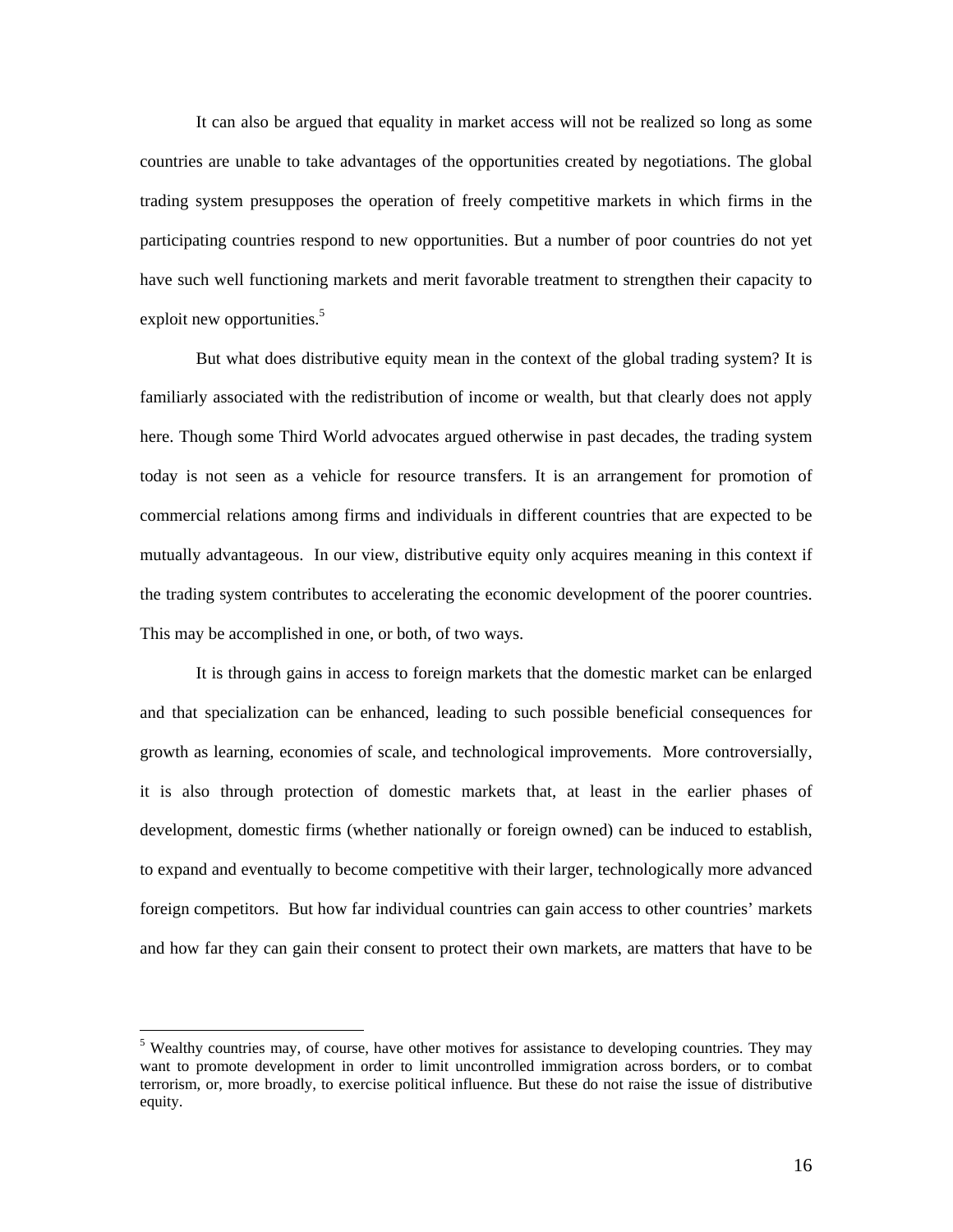settled in their relations with other countries.<sup>[6](#page-18-0)</sup> Thus, the requirement of distributive equity in the global trading system is presumably that the development of poor countries should be favored through the common pursuit of measures that accord their firms preferred status in their foreign or domestic markets or both.

In practice, developed countries have offered favorable access to their markets through theirseveral non-reciprocal preferential programs.<sup>7</sup> Under the Generalized System of Preferences (GSP), the developed countries have provided developing countries with preferential access to their markets since the 1970s. In addition, both the U.S. and EU operate other, still more favorable, schemes for particular groups of countries, such as the countries of Sub-Saharan Africa under the U.S. African Growth and Opportunity Act (AGOA) or the EU's Cotonou Agreement that favors the African, Caribbean, and Pacific (ACP) former colonies. Further, the developed countries generally provide still more extensive preferences to the least developed countries.<sup>[8](#page-18-2)</sup>

These preferential schemes have been of some value, though often less than expected. While their product coverage is quite extensive in some schemes, the actual use of these preferences falls far short of their potential use. One possible reason for this lack of use is that exporters have found the transaction costs of the certification process too heavy in relation to the saved preferential margin. A more common speculation is that exporters were unable to comply with rigorous rules of origin. The conclusion we draw is that, while the schemes have surely

 $\overline{a}$ 

<span id="page-18-0"></span><sup>&</sup>lt;sup>6</sup> True, we cannot exclude the fact that countries may independently benefit from unilateral reductions in trade barriers and that, indeed, this may be an integral part of their growth strategy. Thus, viewing trade benefits solely in terms of national economic growth does not necessarily provide a comprehensive definition of all the benefits from trade. But it is part of a comprehensive definition and does raise the issue of equity.

<span id="page-18-1"></span> $<sup>7</sup>$  These preferential measures are sometimes discussed as though they were a means of redistributing</sup> current income generated by trade to developing countries. A criticism of preferential programs is, for instance, that the rent is sometimes captured by importers in the developed countries. But if the intent of the measure is to promote development, what matters is not the effect on the current distribution of trade income but the effect on production and exports in the developing country. Some long-standing preferential arrangements, however, clearly no longer serve any development purpose and are no more than mechanisms for income transfers. The arrangement covering the exports of a few developing countries under the Sugar Protocol of the EU is an example.

<span id="page-18-2"></span><sup>&</sup>lt;sup>8</sup> For a review of the literature on the benefits of preferences for developing countries, see Hoekman and Ozden (2006).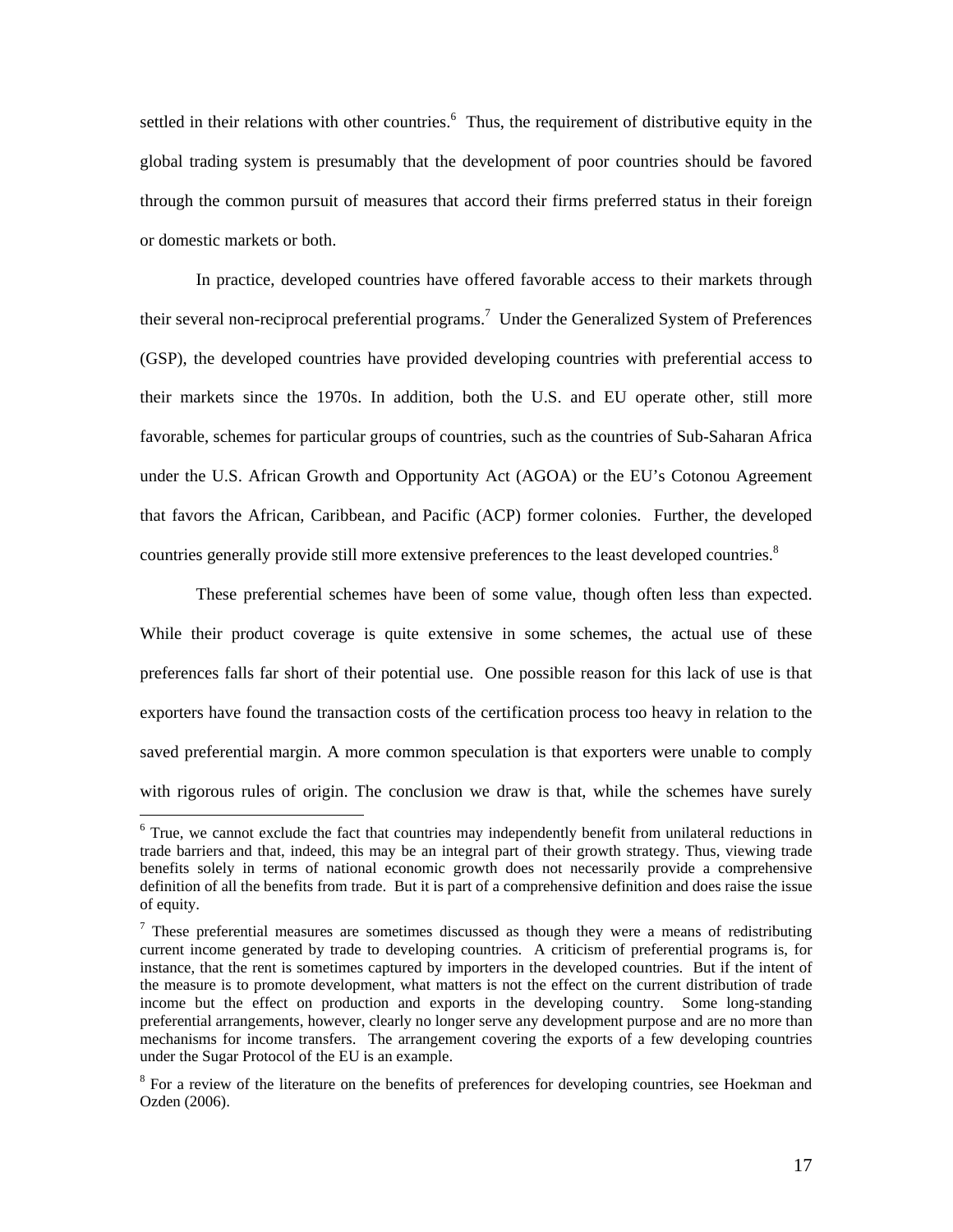benefited individual producers, their impact on the overall export performance of countries is an open question.

Much more controversial is the question whether distributive equity demands that the global trading system should also allow developing countries freedom to apply preferential measures in support of firms within their own domestic markets. Responses turn on the causal beliefs held about the effectiveness of protectionist measures in assisting national development. There is ample empirical evidence that the highly protectionist, import-substituting policies pursued by a number of countries in earlier postwar decades were often detrimental to sustained development. The policies encouraged the emergence of inherently high cost industries, contributed to biases in domestic cost structures that impeded export growth, and sheltered domestic enterprises from competition and the need to innovate. Greater openness has been among the policy measures associated with higher economic growth. However, this criticism of inward-looking policies does not demonstrate that protectionist measures, as part of an array of domestic policies, are ineffective in contributing to the development of emerging countries. The recognition of the value of protection in fostering the establishment of new industries has a long tradition. In providing protection from foreign competition, protection may allow time for new firms to learn and to overcome scale disadvantages.

These differences in causal beliefs are not likely to be resolved any time soon. Practically, the persuasiveness of the one view or the other depends a great deal on the specific circumstances of the individual country under consideration. Countries vary so enormously in their economic size and stage of economic development that any sweeping generalization may justifiably be suspect. This being so, any agreement on how the global trading system can fairly address the issue, is only possible if the differences in causal beliefs are accommodated. This means that the multilateral trade rules should make adequate allowance for the use by countries of protectionist measures that are defensible as developmental policies.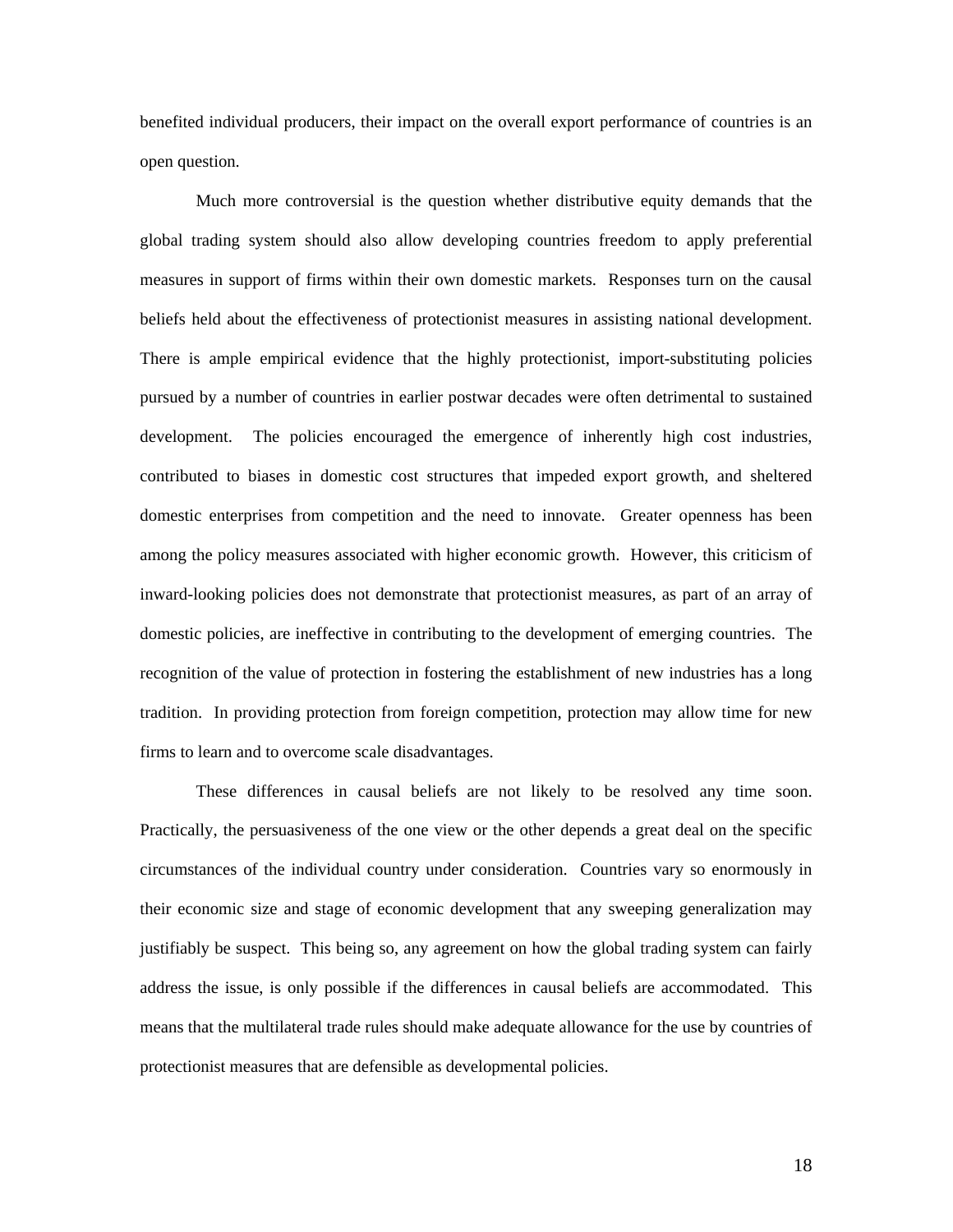## **Srinivasan's Critique**

Srinivasan (pp. 23-24) takes issue with Stiglitz and Charlton in their treatment of distributional

equity. In particular, he notes the contention of Stiglitz and Charlton (p. 76) that:

"Any agreement that differentially hurts developing countries more or benefits the developed countries more (say, as measured by the net gains) should be presumptively viewed as unfair. Indeed, it should be essential that any reform be progressive, i.e., that a larger share of the benefits accrued to the poorer countries."

"...it is not obvious why the share of benefits from an agreement that accrues to poorer countries necessarily has to rise for it to be fair. Why is an agreement, which delivers a Pareto improvement over the status quo in the sense of benefiting every member of the WTO but in which a large share of the benefits accrue to richer countries unfair? What is the rationale of normalizing net gains by GDP (valued at domestic prices, world prices, purchasing power parities, or what)?"

In Brown and Stern (2005, 2006), we are similarly critical of this contention of Stiglitz and Charlton.

On a related issue, Arrow, in his aforementioned comment, raises the question of what may be meant by the gains from a trade agreement going "more" to developing countries than to the developed countries. That is, does "more" mean a relative or an absolute measure of gain from a trade agreement, and, in this context, what may constitute fairness in the agreement?

As we have noted in earlier discussion, in trade relations, the issue of fairness arises first and foremost in the demands and offers that negotiators make about market access. The prize that negotiators on each side seek is an expected gain in exports (against which they have to weigh the political cost of increased imports). In economic analysis, the expected gain in exports does not measure the expected increase in economic welfare that would ensue from the trade agreement, but we can take it as a rough proxy for the latter. Now, for purposes of illustration, suppose that we have a trade agreement between a large and a small country – say, the United States and Costa Rica – and suppose that the negotiators have exchanged reductions in trade barriers that they both perceive as providing roughly equivalent gains in market access. Both therefore expect that the increase in their exports will be about the same in absolute terms. Costa Rica, being the smaller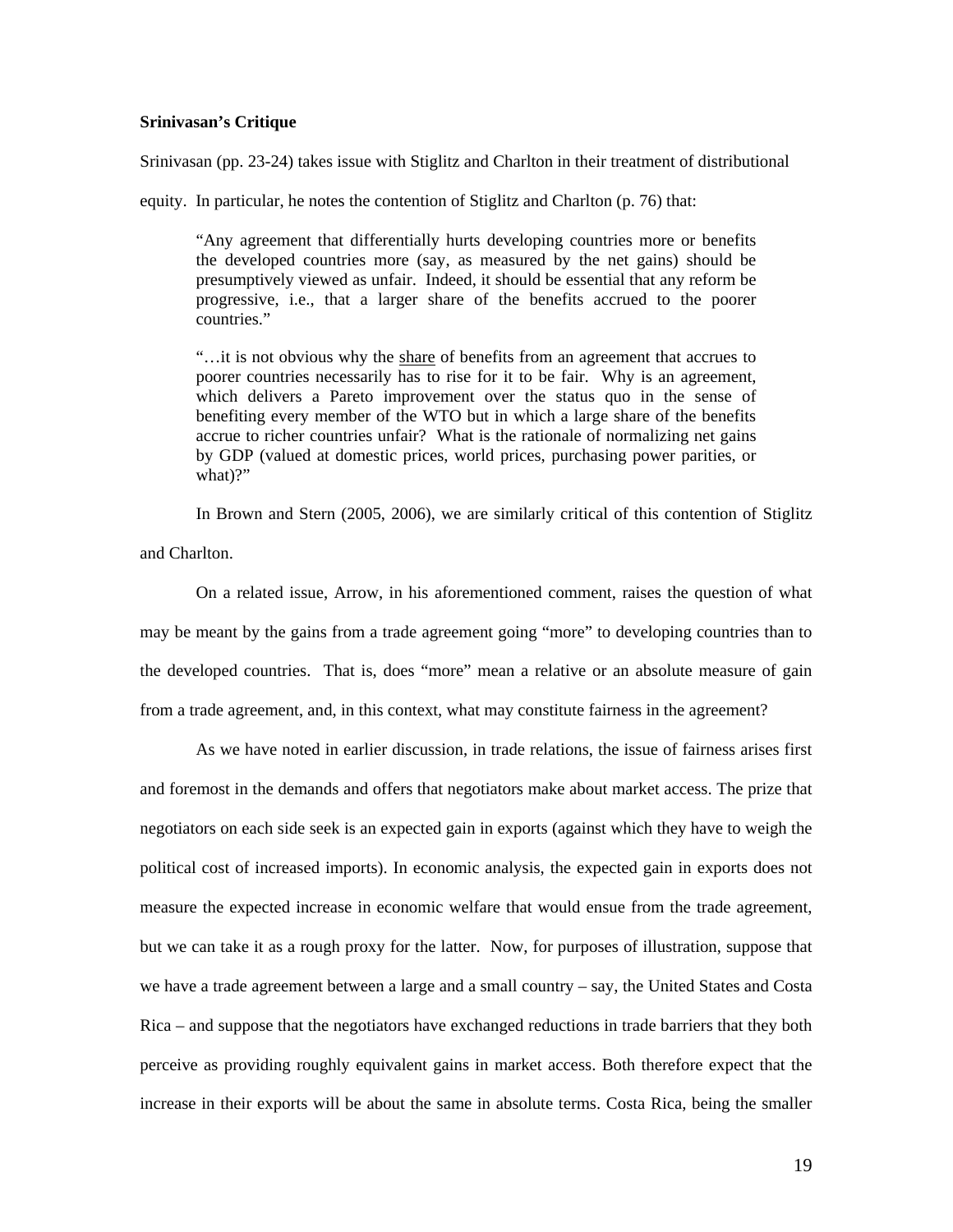country, will then experience the greater increase in exports relative to GDP. Taking exports as a proxy for economic welfare, it will have the greater relative economic gain.

In terms of gains in market access – which is the negotiators' criterion of fairness -- the gains are equivalent and the trade agreement appears to be fair. However, if relative economic gain is taken as the measure of fairness, then Costa Rica appears to come out winning (though this is only saying that trade is always more important for the smaller economy.) Which measure of fairness is right? Absolute gains in market access or relative gains in economic welfare? If we stay close to the real world, it is the negotiators' concept that surely applies. Fairness concerns relations among nations, and it is the political perception of what is negotiated that counts. But we should stress, as our discussion of distributive equity has made clear, that there is a case for the developed countries to make special efforts to liberalize their import barriers, especially when they reflect built-in impediments that affect developing countries differentially.

## **VI. Issues of Fairness in Bilateral Free Trade Agreements**

The emphasis in our discussion has been on issues of fairness as applied to multilateral trade agreements in the GATT/WTO contexts. In recent years, it is well known that there has been a proliferation especially of bilateral FTAs. Many of these bilateral FTAs have involved negotiations between large developed countries/regions like the United States, European Union, and Japan vis-à-vis much smaller developing countries. How should we think about fairness then in the context of bilateral FTAs?

Consider, for example, the case of the U.S./Dominican Republic-Central America Free Trade Agreement (DR-CAFTA). As noted, say, from the standpoint of Costa Rica, it may be the case that the gains in market access are equivalent. But Costa Rica could still complain that the agreement was unfair. It could do so on equity grounds that it was a poor country and that the United States had a moral obligation to take account of the disparity in levels of development.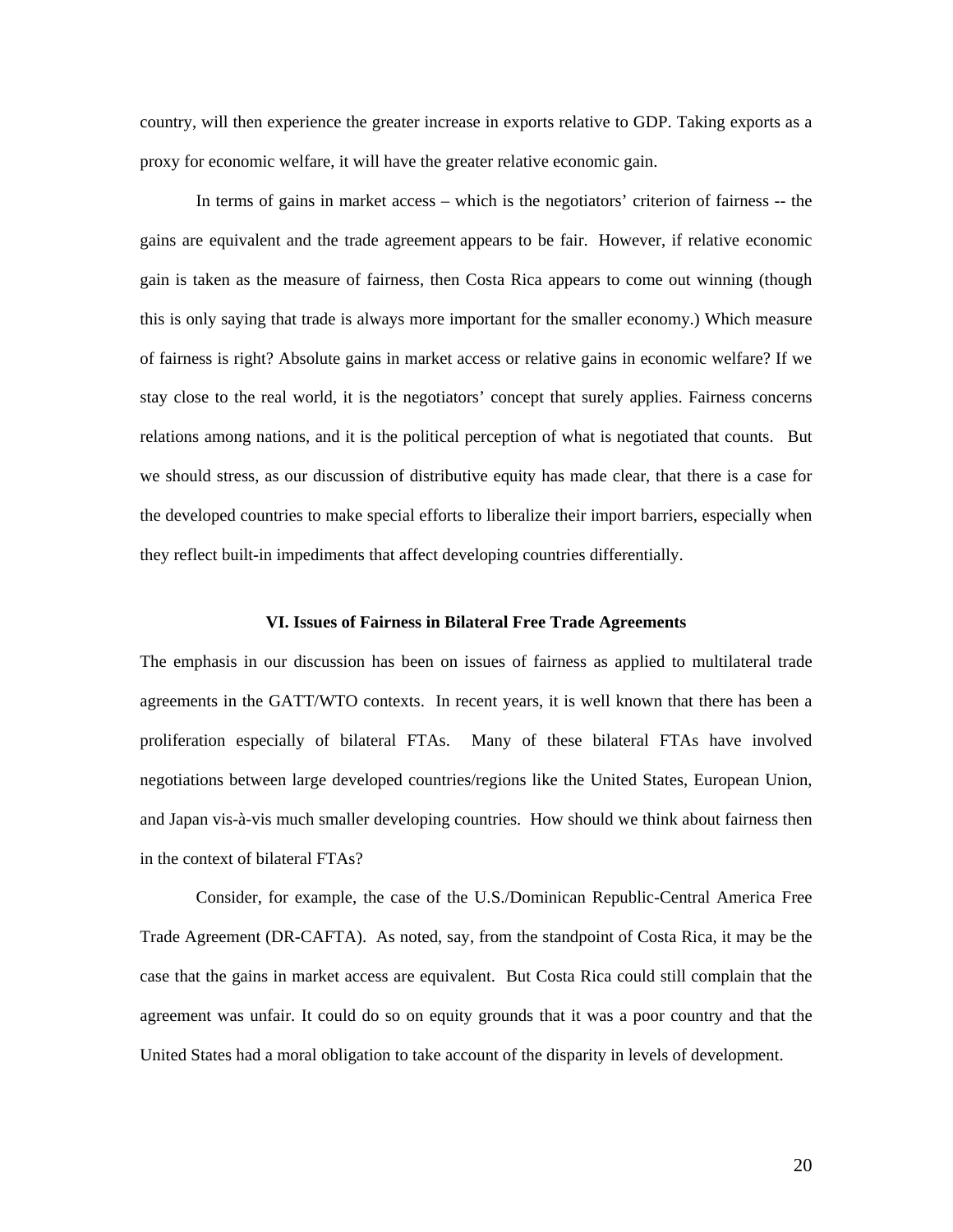Now suppose that the United States has actually taken advantage of its superior bargaining power and has won greater gains in market access from Costa Rica than it has conceded to Costa Rica. (This is the reality under the DR-CAFTA agreement that has been described by the United States Trade Representative (USTR) as correcting the "one-way free trade" that the Central American countries formerly enjoyed.) This could be deemed to be fair only if the preferred access that Costa Rica has previously enjoyed in the U.S. market was now judged to be unfair.

However, even if this disregard of the normative criterion of distributional equity was deemed to be a defensible position, consider the consequences of the asymmetric reduction in trade barriers. If negotiators' expectations are realized, U.S. exports to Costa Rica should initially increase more than Costa Rica's exports to the U.S. In the normal course of events, however, this imbalance would be corrected. Costa Rica's current account balance would deteriorate, triggering an adjustment process. Domestic unemployment would rise, the exchange rate would depreciate, and domestic expenditure would switch until a new equilibrium was established at a lower level of U.S. exports. The asymmetric reciprocity in trade concessions would not be realized in trade outcomes. U.S. proponents of the agreement could nonetheless argue that it was doing Costa Rica a good turn since it would have moved the country toward greater openness in external trade than might otherwise have been the case. But Costa Rica would have paid a price in adjustment costs in excess of what was needed to realize the final outcome. [9](#page-22-0) Thus, even if the U.S. believed that Costa Rica's formerly preferred access was no longer justifiable, the U.S. could be said to have been acting unfairly because the asymmetry in the negotiated reduction of trade barriers would have imposed excess adjustment costs on Costa Rica.<sup>10</sup>

 $\overline{a}$ 

<span id="page-22-0"></span> $9$  It is noteworthy that Brown, Kiyota, and Stern (2006), in their computational analysis of the DR-CAFTA, find that there may be considerable employment dislocation in the Central American countries as the result of the FTA as compared to very small employment adjustments in the United States.

<span id="page-22-1"></span><sup>&</sup>lt;sup>10</sup>Note, however, that the same succession of events could happen even if the U.S. and Costa Rica had negotiated equivalent gains in market access. Supply inelasticities in Costa Rica could prevent it from taking advantage of the increased export opportunities. We cover ourselves by saying that we discuss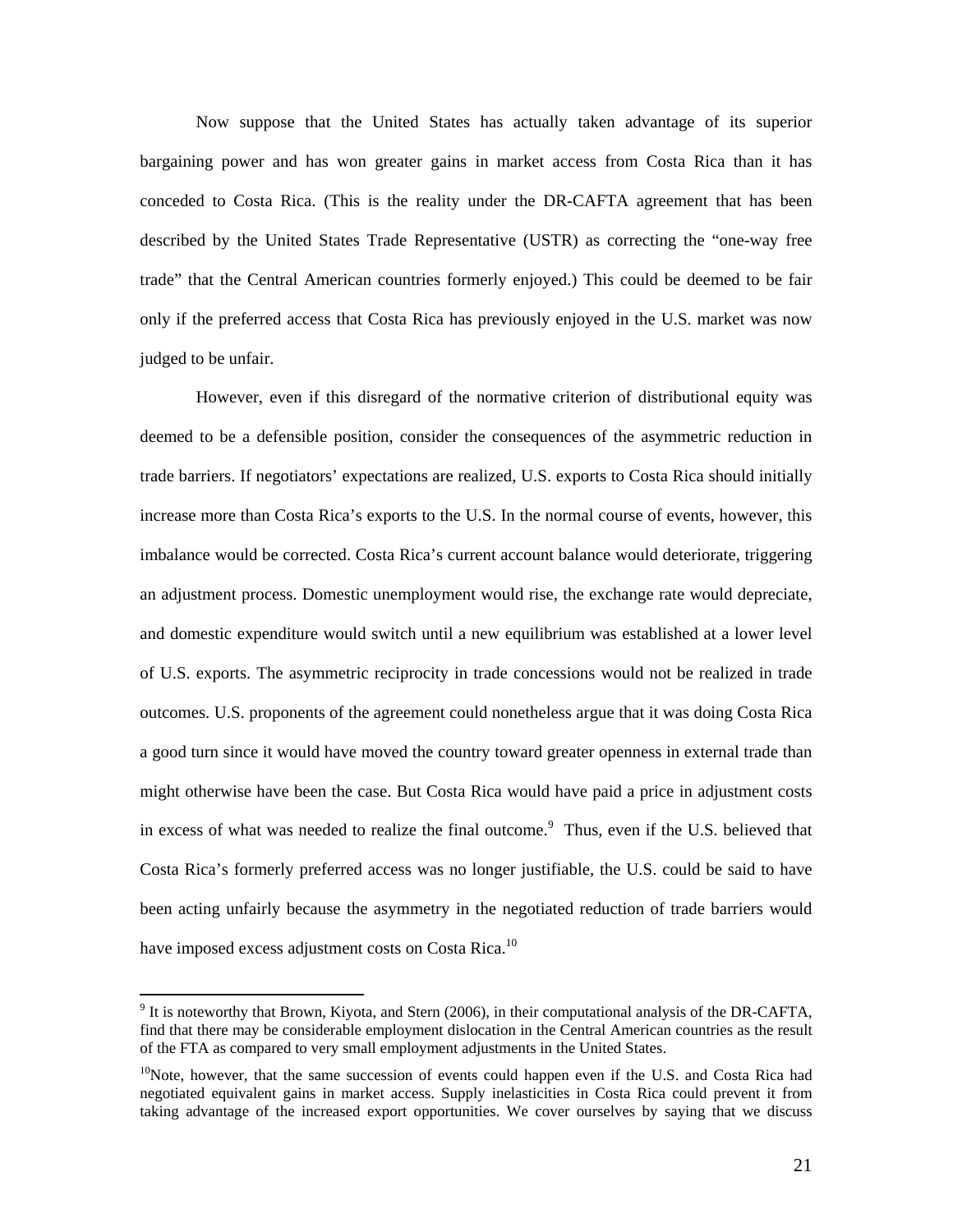If we consider the actual DR- CAFTA agreement as it affects Costa Rica, the U.S. very probably makes gains in market access that significantly exceed those won by Costa Rica. In addition to the tariff and quota changes, market access is improved through other actions like the opening up of service sectors, their privatization and deregulation, government procurement, and the streamlining of customs procedures. These changes in access almost entirely benefit the United States. And there are other major matters included in the agreement, not directly relating to market access, which also favor U.S. commercial interests. These include more stringent IP provisions, and investment rules that both remove all restrictions on U.S. investments and protect U.S. interests against "indirect expropriation." In addition, the agreement also responds to American civil society lobbies by including provisions relating to labor rights and environmental standards. $^{11}$  $^{11}$  $^{11}$ 

In assessing the DR-CAFTA, is the question of fairness relevant for either the United States or Costa Rica? The reality may be that the United States has used its superior bargaining power to gain a net advantage for its commercial interests and to include conditions in the agreement that placate some lobbyists in U.S. civil society. From a national point of view, the gain in economic welfare is very small. But the agreement has value as an instrument of foreign policy. DR-CAFTA ties countries within the region more closely to the United States, helping to promote more stable governments (and some of the countries have a lengthy history of unstable and dictatorial governments) and to entrench U.S. regional hegemony. The agreement may also be important as another tactical step toward an FTAA.

Granted the foregoing points, however, there are no indications that the U.S. Congress or the U.S. administration has taken anything other than self-regarding concerns into consideration in formulating the DR-CAFTA agreement. Discussions in Congress appear to bear out this

fairness in terms of equality of opportunity, not of outcomes. But negotiators value opportunities in terms of their expected outcomes.)

<span id="page-23-0"></span><sup>&</sup>lt;sup>11</sup> The provisions of U.S. FTAs, which are patterned after those contained in the NAFTA, are noted in Brown, Kiyota, and Stern (2005a,b and 2006).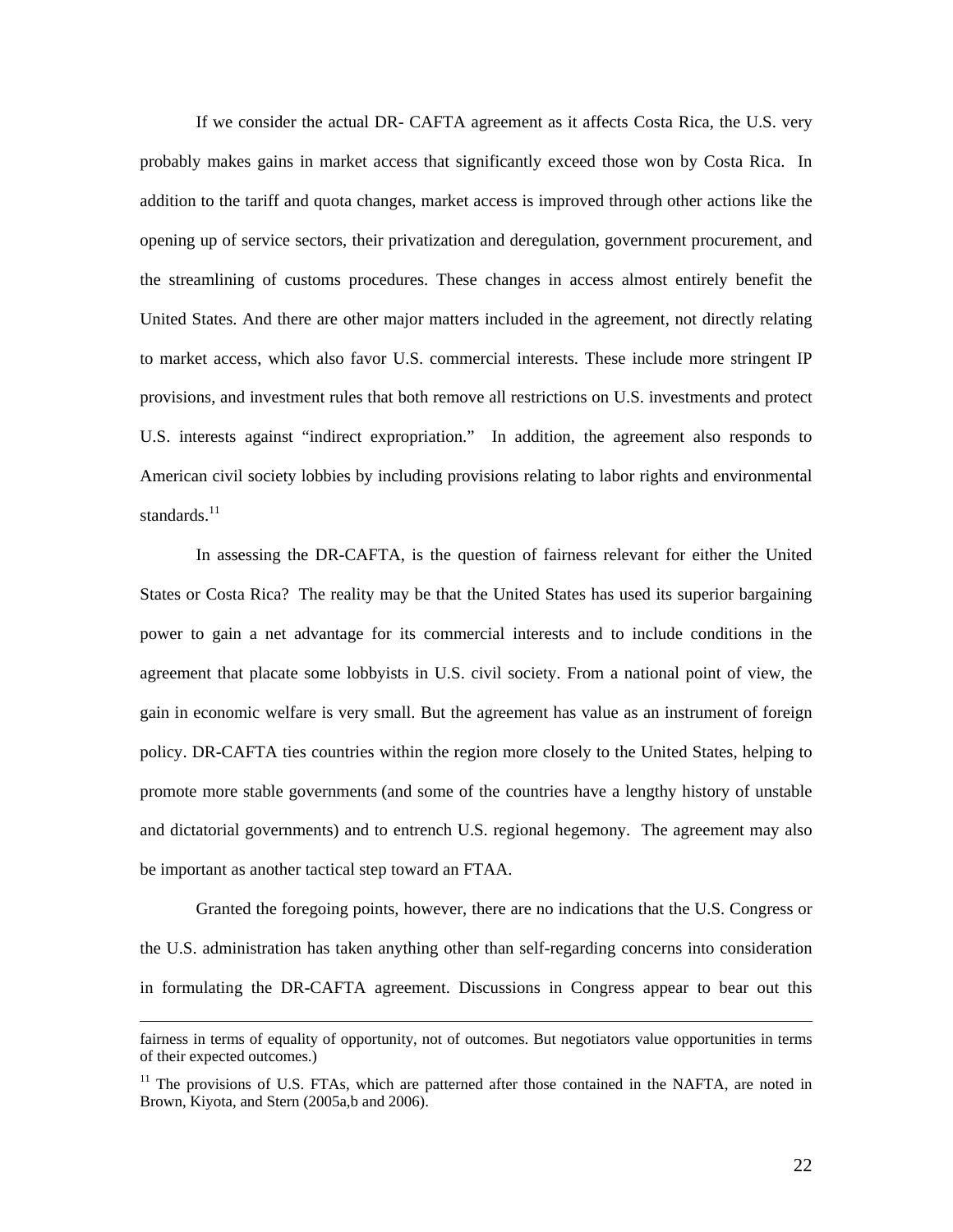preoccupation with maximizing immediate national interest. The larger question of whether the superior American power was being exercised with restraint, in a manner that would sustain a national reputation for fairness in foreign relations, was apparently never raised. Some observers have expressed concern that aspects of the agreement were an unjust abuse of power; pointing to provisions in the agreement – like freer trade in staple foods or the IP conditions – that could worsen the plight of many of the poor and the sick in the Central American countries. Among supporters of the agreement, it was widely believed that the free market thrust of the agreement would undoubtedly bring benefit to the poor countries, and this was used as self-justification for imposing an unfair agreement on small and weak countries.

For Costa Rica and other small FTA members, the problem is to make the best of the circumstances that confront them. They could possibly reject the agreement and risk the displeasure of its powerful neighbor (which, among other things, might withdraw existing preferences); or they can accept the conditions and hope that the benefits are rewarding in the long term. On this latter score, the primary issue is whether closer economic ties with the United States, as set out in the agreement, would accelerate the pace of economic growth by encouraging greater investment, and particularly foreign investment, seeking to take advantage of easier and more secure access to the American market. This would need to compensate for the adjustment costs faced by FTA members, for the loss of autonomy over a range of economic and social issues, and for the obligation to conform a number of national laws, regulations and practices to standards required by the United States.

In the final analysis, it does not seem to make much sense to inject the idea of fairness into an assessment of this agreement and others like it. Many of these FTAs involve countries that are very unequal in power. The conditions are not negotiated on the basis of equivalent exchanges, but are largely stipulated by the powerful country on a take-it-or-leave-it basis. The idea of fairness might still be present if the more powerful country was sufficiently conscience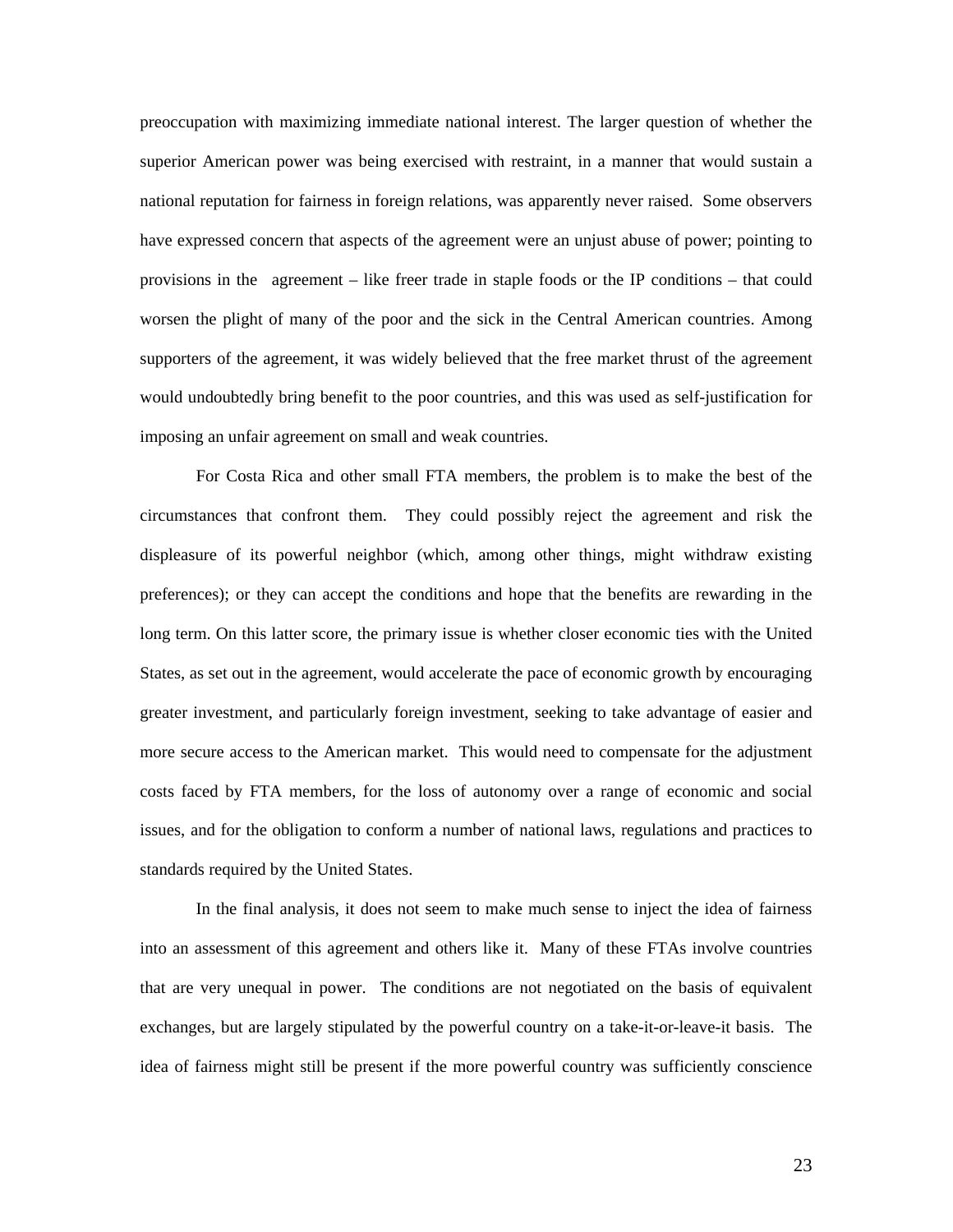stricken to respect reciprocity — in the sense of some equivalence when mutual concessions are taken as a whole. But that does not appear to be the case.

It might be better to say that the conditions laid down by the United States are unjust rather than unfair. Fairness is a form of justice that arises in relations between independent entities. But when one party has the power to impose its will, it seems more appropriate to ask whether it is acting justly.

## **VII. Conclusion**

In defining fairness in global trade relations, we offer a framework composed of two criteria: equality of opportunity and distributive equity. Equality of opportunity requires reciprocity among countries in the reduction of trade barriers, adherence to MFN treatment, and removing the biases in initial conditions.<sup>12</sup> Equality of opportunity, however, has to be modified in some degree to allow for distributive equity — understood as the promotion of development. In this framework, the criterion of efficiency is not a primary yardstick of fairness, but it is relevant in choosing among ways in which fairness can be realized.

We have noted that, in market-access negotiations, reciprocity is of most value in realizing fairness. We have argued that, in the context of the global trading system, distributive equity has meaning only in one particular sense, which involves the question of whether the trading system gives preference to the efficient growth of production in the poorer nations through sales in foreign or domestic markets.

At present, the bias in the trade barriers of developed countries against goods and services in which developing countries may have a comparative advantage is only modestly offset by the non-reciprocal preferential arrangements that are in force. However, apart from those that apply to the least developed and other mostly small and poor countries, these preferential

 $\overline{a}$ 

<span id="page-25-0"></span><sup>&</sup>lt;sup>12</sup> It also requires that the rules supporting market access are not only seen as equivalent but are also consistent with national preferences within countries, and that procedural justice is respected in such matters as dispute settlement and the use of trade-remedy measures.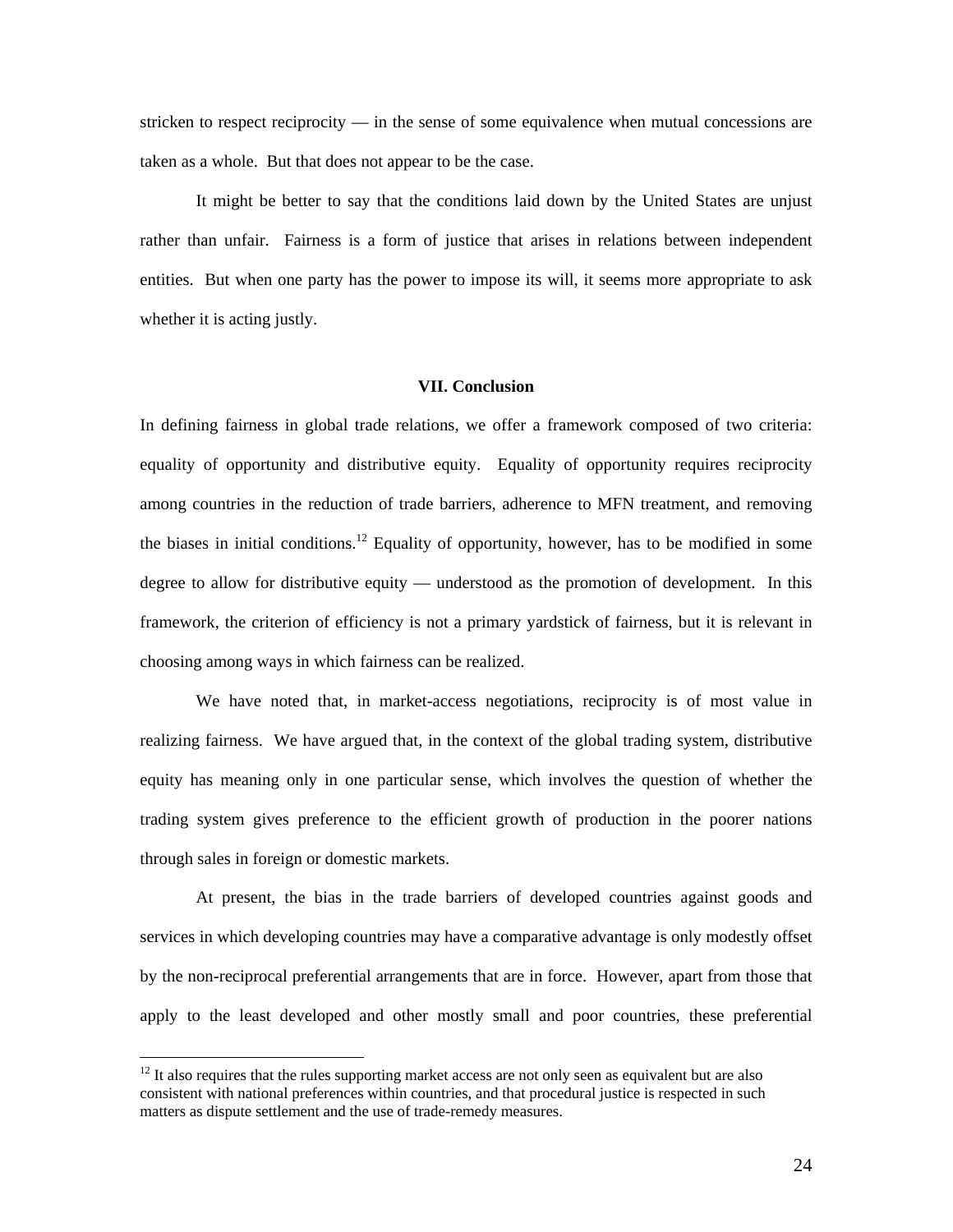arrangements are not likely to be improved. Developing countries generally would, in any case, probably benefit more from a progressive reduction in the bias in developed countries' trade barriers. If this were accompanied by the embrace of fuller reciprocity in tariff reductions on their part, they would move into a more equal partnership with the developed countries in the global trading system. With the rise of the large, industrially more advanced countries like Brazil, China, India and South Africa as significant trading partners, that would seem the likely course of future events anyway. But many developing countries still have great poverty and are not going to shed their developmental status for many years. As we see it, the WTO rules should fully recognize this status by assuring them the option to use specific developmental measures.

We have also had occasion to question whether fairness can be applied in the context of U.S. bilateral FTAs, such as the DR-CAFTA. These U.S. FTAs tend to be highly asymmetrical, with the likelihood that the U.S. realizes more substantial benefits in comparison to their bilateral FTA trading partners.

#### **References**

- Brown, Andrew G. and Robert M. Stern. 2006. "Concepts of Fairness in the Global Trading System," *Pacific Economic Review*, forthcoming.
- Brown, Andrew G. and Robert M. Stern. 2005. Achieving Fairness in the Doha Development Round," with Andrew G. Brown, *Global Economy Journal,* Vol. 5 (4), December 2005.
- Brown, Drusilla K., Kozo Kiyota, and Robert M. Stern. 2005a. "Computational Analysis of the Free Trade Area of the Americas (FTAA)," *North American Journal of Economics and Finance*, August.
- Brown, Drusilla K., Kozo Kiyota, and Robert M. Stern. 2005b. "Computational Analysis of the U.S FTAs with Central America, Australia, And Morocco," *The World Economy*, October.